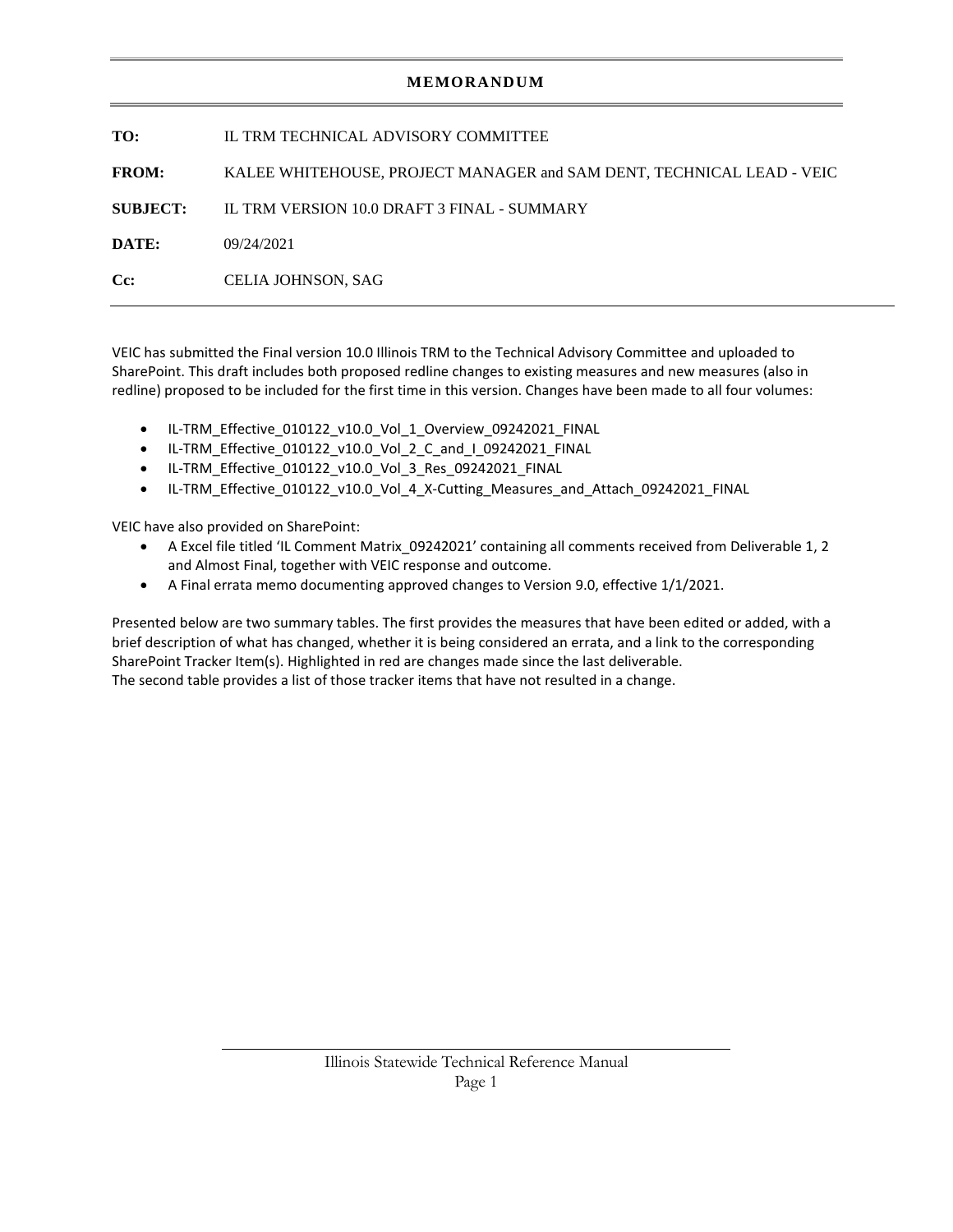| <b>Measure # and Name</b> |                                                      | Errata? | <b>Brief description of what changed</b>                                                                                                                                                                                                                                                                                           | <b>Tracker Item(s)</b>                                                                        |
|---------------------------|------------------------------------------------------|---------|------------------------------------------------------------------------------------------------------------------------------------------------------------------------------------------------------------------------------------------------------------------------------------------------------------------------------------|-----------------------------------------------------------------------------------------------|
|                           | Volume 1 - Overview and User Guide                   |         |                                                                                                                                                                                                                                                                                                                                    |                                                                                               |
|                           |                                                      |         |                                                                                                                                                                                                                                                                                                                                    |                                                                                               |
| $1.1\,$<br>1.3            | Acknowledgements<br><b>Enabling ICC Policy</b>       | N       | Updating Itron company name to Verdant.                                                                                                                                                                                                                                                                                            | N/A                                                                                           |
| 1.3.1                     | <b>Climate and</b><br>Equitable Jobs Act<br>(SB2408) | N       | Addition of new temporary section to add<br>language reviewed during 9/21 TAC call,<br>stating that any further changes stemming<br>from the Climate and Equitable Jobs Act,<br>signed on September 15, 2021, will be<br>treated as an errata for v10 and applied<br>retroactively from 1/1/2022.                                  | N/A                                                                                           |
| 1.4                       | Development<br>Process                               | N       | ICC Docket Numbers for Version 9 and 10<br>are not yet provided. Minor edits.<br>Addition of cumulative persisting annual<br>savings (CPAS) as outcome of TRM<br>assumptions.                                                                                                                                                      | N/A                                                                                           |
| 3.2                       | <b>General Savings</b><br>Assumptions                | N       | Update to measure life definition to be in<br>line with Glossary definition. Minor edits.                                                                                                                                                                                                                                          | <b>Clarifications and Updates to Descriptions of</b><br><b>Applicable Coincidence Factors</b> |
| 3.3.3                     | <b>Furnace Baseline</b>                              | N       | Update to future furnace baseline<br>assumption based on language in 2021<br>Final Interpretive Rule ("2021-01-15 Energy<br><b>Conservation Program for Appliance</b><br><b>Standards: Energy Conservation Standards</b><br>for Residential Furnaces and Commercial<br>Water Heaters; Notification of final<br>interpretive rule") | N/A                                                                                           |
| 3.6                       | Electric Loadshape                                   | N       | Removal of language re ComEd using<br>DSMore software.<br>Removal of 'Table 3.4 Loadshapes by<br>Month and Day of Week' as we understand<br>these are no longer required by any party.                                                                                                                                             | <b>Clarifications and Updates to Descriptions of</b><br><b>Applicable Coincidence Factors</b> |
| 3.7                       | Summer Peak<br>Period Definition<br>(kW)             | N       | Updates to language and definition of<br>"utility's peak hour" provided.                                                                                                                                                                                                                                                           | <b>Clarifications and Updates to Descriptions of</b><br><b>Applicable Coincidence Factors</b> |
|                           |                                                      |         | Volume 2 - Commercial and Industrial Measures                                                                                                                                                                                                                                                                                      |                                                                                               |
| 4.1.11                    | Commercial LED<br>Grow Light                         | N       | Update to Design Lights Consortium (DLC)<br>horticultural version 2.1 specifications. No<br>efficacy increase within the requirements,<br>however range of eligible product is<br>increased.                                                                                                                                       | LED Grow Lights - DLC v2.0 Horticultural<br><b>Specifications</b>                             |
| 4.1.13                    | <b>Irrigation Pump VFD</b>                           | N       | New measure                                                                                                                                                                                                                                                                                                                        | Variable Frequency Drives for Irrigation<br><b>Pumps - Golf Courses Measure</b>               |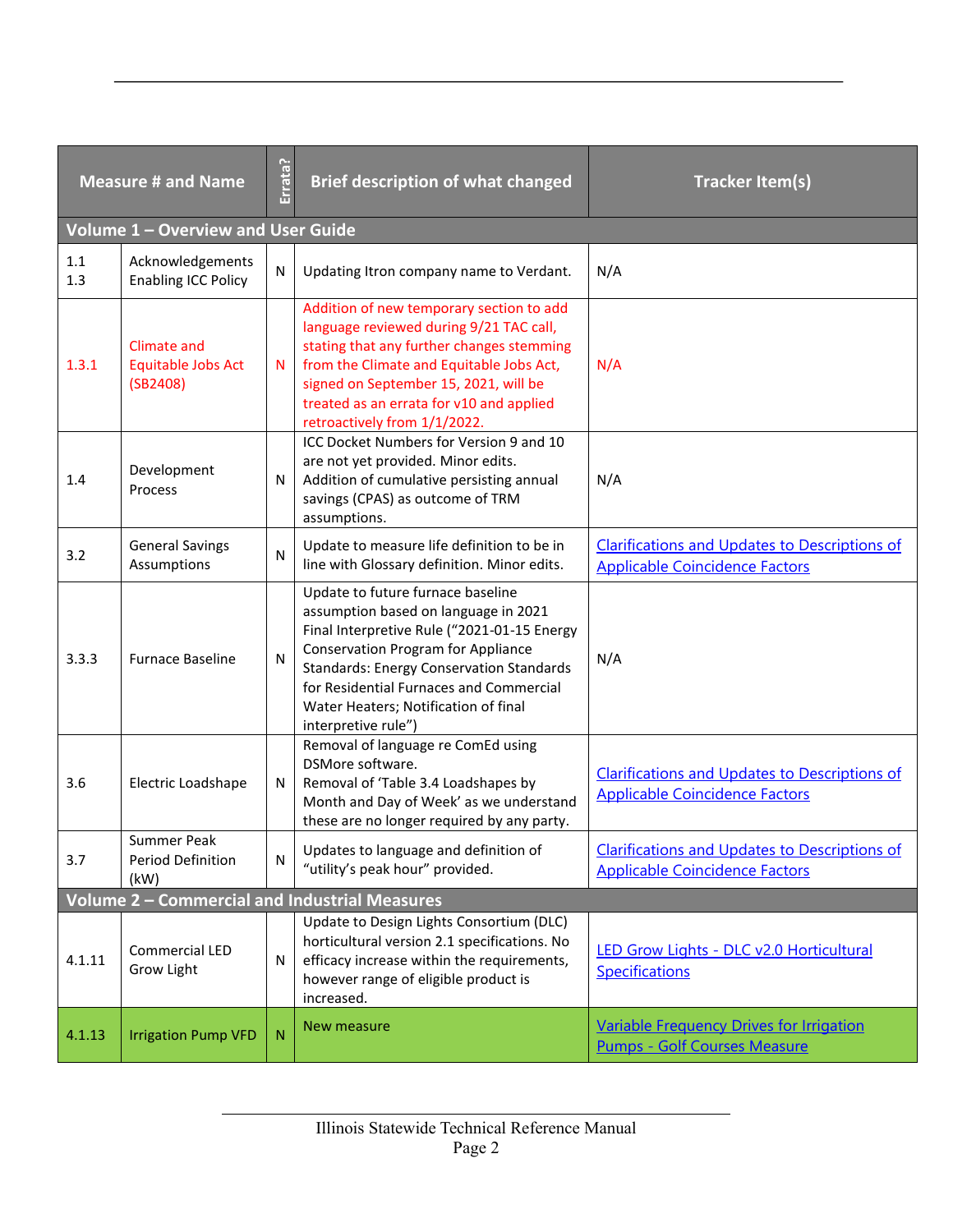| <b>Measure # and Name</b> |                                                          | Errata? | <b>Brief description of what changed</b>                                                                                                                                                                                                                         | <b>Tracker Item(s)</b>                                  |
|---------------------------|----------------------------------------------------------|---------|------------------------------------------------------------------------------------------------------------------------------------------------------------------------------------------------------------------------------------------------------------------|---------------------------------------------------------|
| 4.1.14                    | <b>High Efficiency</b><br><b>Grain Dryer</b>             | N       | <b>New measure</b><br>Removal of "Heater_EfficiencyElectric"<br>term as built into dryer efficiency.<br>Other minor edits.                                                                                                                                       | <b>Grain Dryer Measure</b>                              |
| 4.1.15                    | <b>Grain Dryer Tune-</b><br>Up                           | N       | New measure<br>Added kWh savings example.                                                                                                                                                                                                                        | <b>Grain Dryer Tune Up</b>                              |
| 4.1.16                    | <b>Greenhouse Boiler</b><br>Tune-Up                      | N       | New measure                                                                                                                                                                                                                                                      | Greenhouse Boiler Tune Up                               |
| 4.1.17                    | Greenhouse<br><b>Thermal Curtains</b>                    | N       | New measure<br>Added clarification on floor space area.                                                                                                                                                                                                          | <b>Greenhouse Heat Curtains</b>                         |
| 4.1.18                    | <b>Infrared Film for</b><br>Greenhouse                   | N       | New measure<br>Added clarification on floor space area.                                                                                                                                                                                                          | <b>Infrared Film for Greenhouse</b>                     |
| 4.1.19                    | <b>ENERGY STAR Dairy</b><br><b>Water Heater</b>          | Ν       | New measure                                                                                                                                                                                                                                                      | <b>ENERGY STAR Dairy Water Heater</b>                   |
| 4.2.6                     | <b>ENERGY STAR</b><br>Dishwasher                         | N       | Updates to ENERGY STAR specification and<br>associated deemed assumptions.<br>Updates to cost assumptions<br>Removal of Cook County distinction for<br>secondary water savings.                                                                                  | <b>New Commercial Dishwasher ESTAR</b><br>specification |
| 4.2.7                     | <b>ENERGY STAR Fryer</b>                                 | N       | Reliability Review.<br>Updated costs, added Preheat Energy to<br>Electric & Gas Savings algorithms, updated<br>idle energy rate for baseline electric fryers.                                                                                                    | N/A                                                     |
| 4.2.10                    | Ice Maker                                                | N       | CEE T2 specifictions have been removed as<br>they have not been updated since the<br>federal standard and ENERGY STAR update.<br>An update to the CEE T2 spec is expected in<br>2021 and so we have set the review<br>deadline to 1/1/2023 for review next year. | N/A                                                     |
| 4.2.11                    | High Efficiency Pre-<br>Rinse Spray Valve                | N       | Inclusion of ISR for kits.<br>Update to supply water temperature<br>assumption.<br>Removal of Cook County distinction for<br>secondary water savings.                                                                                                            | <b>C&amp;I Kit ISR Defaults</b>                         |
| 4.2.13                    | Rotisserie Oven                                          | N       | Removal of "Infrared" from measure title,<br>and opened up to allow other design<br>approaches that combine radiative heat<br>exchangers and convection heating.                                                                                                 | Modify Infrared Rotisserie Oven Eligibility<br>Criteria |
| 4.2.19                    | <b>ENERGY STAR</b><br><b>Electric Convection</b><br>Oven | N       | Reliability Review.<br>Updated costs.<br>Updated assumptions based on size (1/2 or<br>full oven), based on ENERGY STAR                                                                                                                                           | N/A                                                     |

Illinois Statewide Technical Reference Manual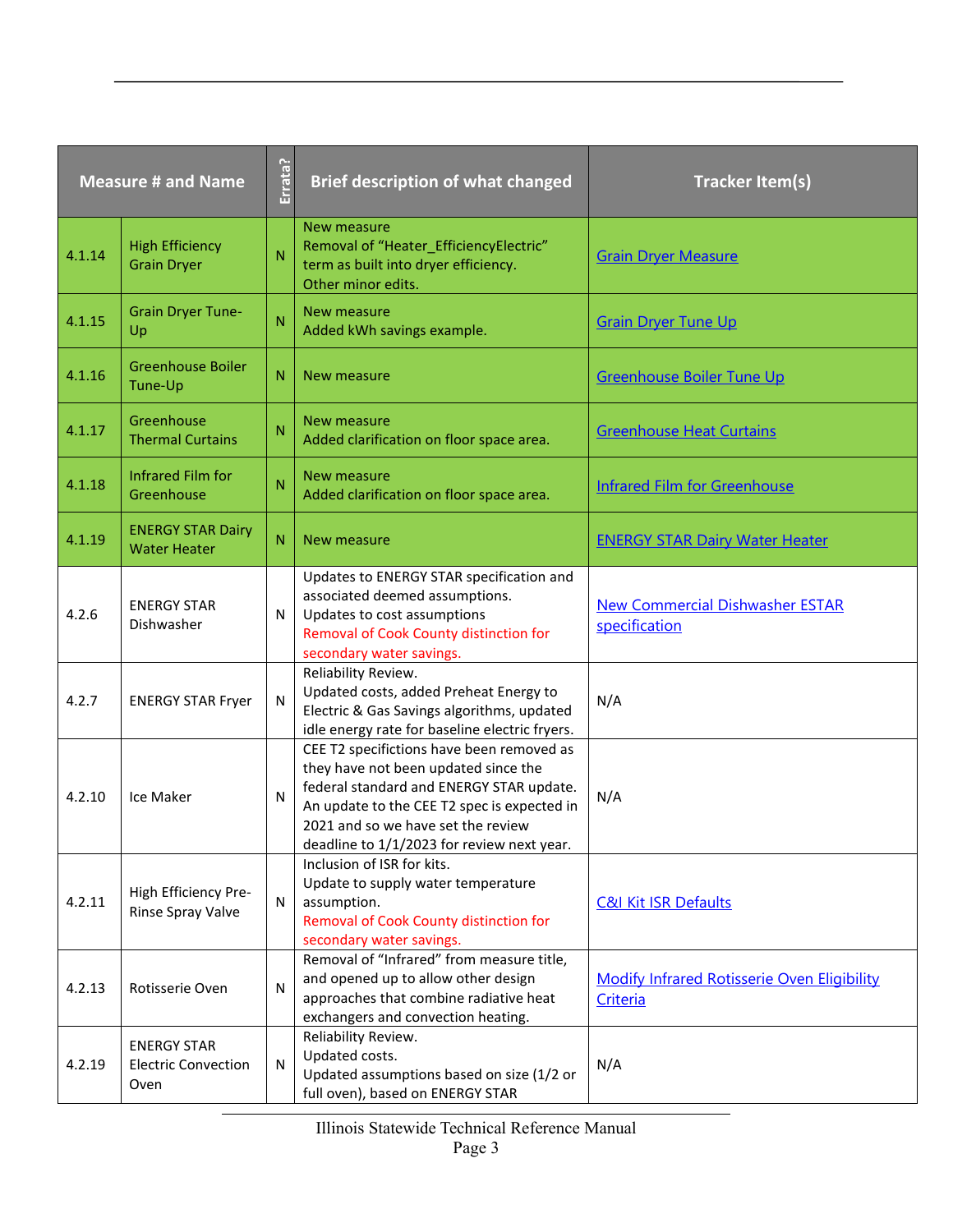| <b>Measure # and Name</b> |                                                                   | Errata?      | <b>Brief description of what changed</b>                                                                                                                                                                                                                                                                 | <b>Tracker Item(s)</b>                                                                              |
|---------------------------|-------------------------------------------------------------------|--------------|----------------------------------------------------------------------------------------------------------------------------------------------------------------------------------------------------------------------------------------------------------------------------------------------------------|-----------------------------------------------------------------------------------------------------|
|                           |                                                                   |              | Commercial Kitchen calculator updates and<br>data from the Regional Technical Forum for<br>the Northwest Council (RTF NW).                                                                                                                                                                               |                                                                                                     |
| 4.2.20                    | <b>Efficient Dipper</b><br>Wells                                  | N            | Clarification that secondary kWh savings<br>should not be included in TRC tests.<br>Removal of Cook County distinction for<br>secondary water savings.                                                                                                                                                   | v10 typo fixes                                                                                      |
| 4.2.21                    | On-Demand<br>Package Sealers-<br><b>Provisional Measure</b>       | $\mathsf{N}$ | New measure.<br>Propose making Provisional as key Energy<br>Savings Factor assumption is awaiting data<br>to finalize value.                                                                                                                                                                             | On Demand Package Sealer                                                                            |
|                           |                                                                   | Y            | Fix error in large (>12kW) electric unit<br>standby loss calculation. Example<br>calculations updated.                                                                                                                                                                                                   | Fix error in algorithm for large electric water<br>heaters                                          |
| 4.3.1                     | <b>Water Heater</b>                                               | N            | Addition of heat pump water heater<br>Clarification added relating to baseline for<br>>55 gallon HPWHs.<br>Update to supply water temperature<br>assumption.                                                                                                                                             |                                                                                                     |
| 4.3.2                     | Low Flow Faucet<br>Aerators                                       | N            | Addition of unknown %ElectricDHW<br>assumption.<br>Addition of ISR for kits.<br>Update to supply water temperature<br>assumption.<br>Removal of Cook County distinction for<br>secondary water savings.                                                                                                  | <b>Add Fuel Split Guidance for C&amp;I Faucet</b><br>Aerators<br><b>C&amp;I Kit ISR Defaults</b>    |
| 4.3.3                     | Low Flow Faucet<br>Showerheads                                    | $\mathsf{N}$ | Reliability Review.<br>Addition of ISR for kits and guided/virtual<br>install.<br>Clarification added that ISR is specific only<br>for self install after virtual assessment.<br>Update to supply water temperature<br>assumption.<br>Removal of Cook County distinction for<br>secondary water savings. | <b>C&amp;I Kit ISR Defaults</b><br>Virtual-Assessment with Self-Installation<br><b>Measure ISRs</b> |
| 4.3.6                     | <b>Ozone Laundry</b>                                              | $\mathsf{N}$ | Removal of Cook County distinction for<br>secondary water savings.                                                                                                                                                                                                                                       | N/A                                                                                                 |
| 4.3.7                     | <b>Multifamily Central</b><br>Domestic Hot<br><b>Water Plants</b> | ${\sf N}$    | Update to supply water temperature<br>assumption.                                                                                                                                                                                                                                                        | N/A                                                                                                 |
| 4.3.8                     | <b>Controls for Central</b><br>Domestic Hot<br>Water              | $\mathsf{N}$ | Updates to measure costs.<br>Updates to deemed measure.<br>Addition of hotel/motel building type<br>assumptions.<br>Clarification that capacity assumptions are<br>per guest room.                                                                                                                       | <b>4.3.8 Controls for Central Domestic Hot</b><br><b>Water</b>                                      |

Illinois Statewide Technical Reference Manual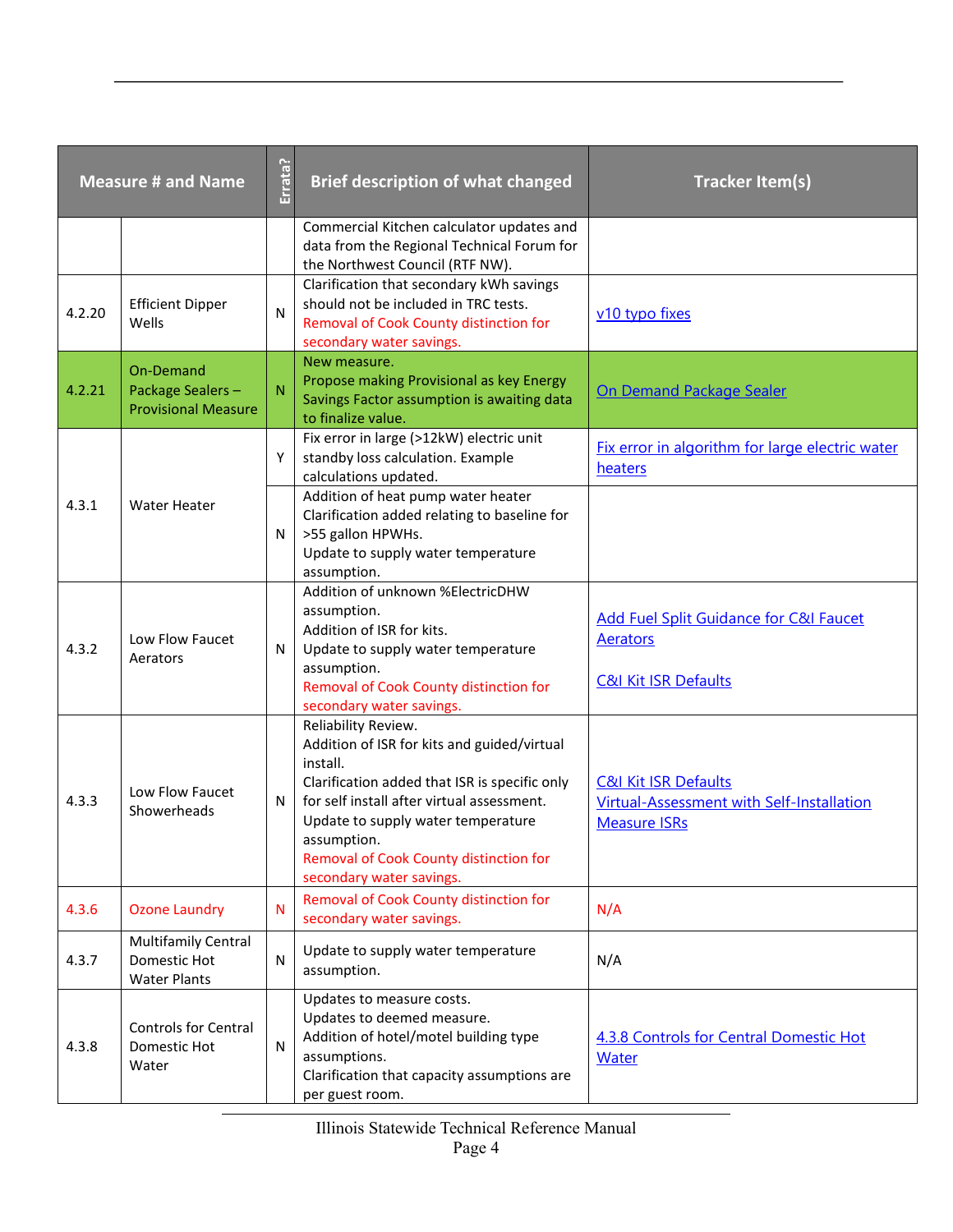|        | <b>Measure # and Name</b>                                                       | Errata? | <b>Brief description of what changed</b>                                                                                                                                                                                                                                                                                                                                                                                                                                                                                                                                                                                                                                                                                                  | <b>Tracker Item(s)</b>                                                           |
|--------|---------------------------------------------------------------------------------|---------|-------------------------------------------------------------------------------------------------------------------------------------------------------------------------------------------------------------------------------------------------------------------------------------------------------------------------------------------------------------------------------------------------------------------------------------------------------------------------------------------------------------------------------------------------------------------------------------------------------------------------------------------------------------------------------------------------------------------------------------------|----------------------------------------------------------------------------------|
| 4.3.12 | <b>Tank Insulation</b>                                                          | N       | Updates to Thermal Regain Factor<br>assumptions including allowing custom<br>determination, assumptions for annual use<br>and defaults for location not specified.                                                                                                                                                                                                                                                                                                                                                                                                                                                                                                                                                                        | Refine the quidance for Pipe Insulation<br><b>Thermal Regain Factors</b>         |
|        |                                                                                 | Υ       | Fix of existing building Heating and Cooling<br>EFLH for 'Office - High Rise - CAV econ'.                                                                                                                                                                                                                                                                                                                                                                                                                                                                                                                                                                                                                                                 | N/A                                                                              |
| 4.4    | <b>HVAC End Use</b>                                                             | N       | Addition of Greenhouse with and without<br>curtain building type for use with measures<br>such as Modulating Boiler Controls and<br>Boiler Oxygen Trim Controls.                                                                                                                                                                                                                                                                                                                                                                                                                                                                                                                                                                          | <b>Greenhouse Modulating Boiler Control</b><br>Greenhouse Boiler O2 Trim Control |
| 4.4.5  | <b>Condensing Unit</b><br><b>Heaters</b>                                        | N       | Reliability Review.<br>Updated methodology to be algorithmic<br>instead of deemed.                                                                                                                                                                                                                                                                                                                                                                                                                                                                                                                                                                                                                                                        | N/A                                                                              |
| 4.4.7  | <b>ENERGY STAR and</b><br><b>CEE Super Efficient</b><br>Room Air<br>Conditioner | N       | Reliability Review.<br>Hours of use updated to be consistent with<br>other commercial AC measures.                                                                                                                                                                                                                                                                                                                                                                                                                                                                                                                                                                                                                                        | N/A                                                                              |
| 4.4.8  | <b>Guest Room Energy</b><br>Management (PTAC<br>and PTHP)                       | N       | Reliability Review.<br>No changes recommended.                                                                                                                                                                                                                                                                                                                                                                                                                                                                                                                                                                                                                                                                                            | N/A                                                                              |
| 4.4.9  | Air and Water<br>Source Heat Pump<br>Systems                                    | N       | Reliability Review.<br>Early replacement and fuel switch<br>assumptions added, consistent with other<br>measures.<br>Additional language added reflecting that<br>the unknown baseline for Time of Sale<br>should be based upon EM&V.<br>Variables for Hgrid split in to LifetimeHgrid,<br>FirstYearHgrid, PostAdjHgrid and<br>algorithms set out appropriately.<br>Algorithms adjusted to reflect Climate and<br>Equitable Jobs Act instruction to base<br>calculations at site.<br>IECC 2012 code baseline assumptions for<br>new construction removed.<br>Update to measure life.<br>After discussion at TAC,<br>GasSystemDistribution Loss value set to 0%<br>with footnote indicating this will continue<br>to be discussed for v11. | N/A                                                                              |
| 4.4.10 | <b>High Efficiency</b><br><b>Boiler</b>                                         | N       | Update to residential-sized gas fired hot<br>water boiler federal standard.<br>Measure costs updated to be consistent<br>with 4.4.54.                                                                                                                                                                                                                                                                                                                                                                                                                                                                                                                                                                                                     | Resdiential sized Boiler Federal Standard<br>update (Commercial measure)         |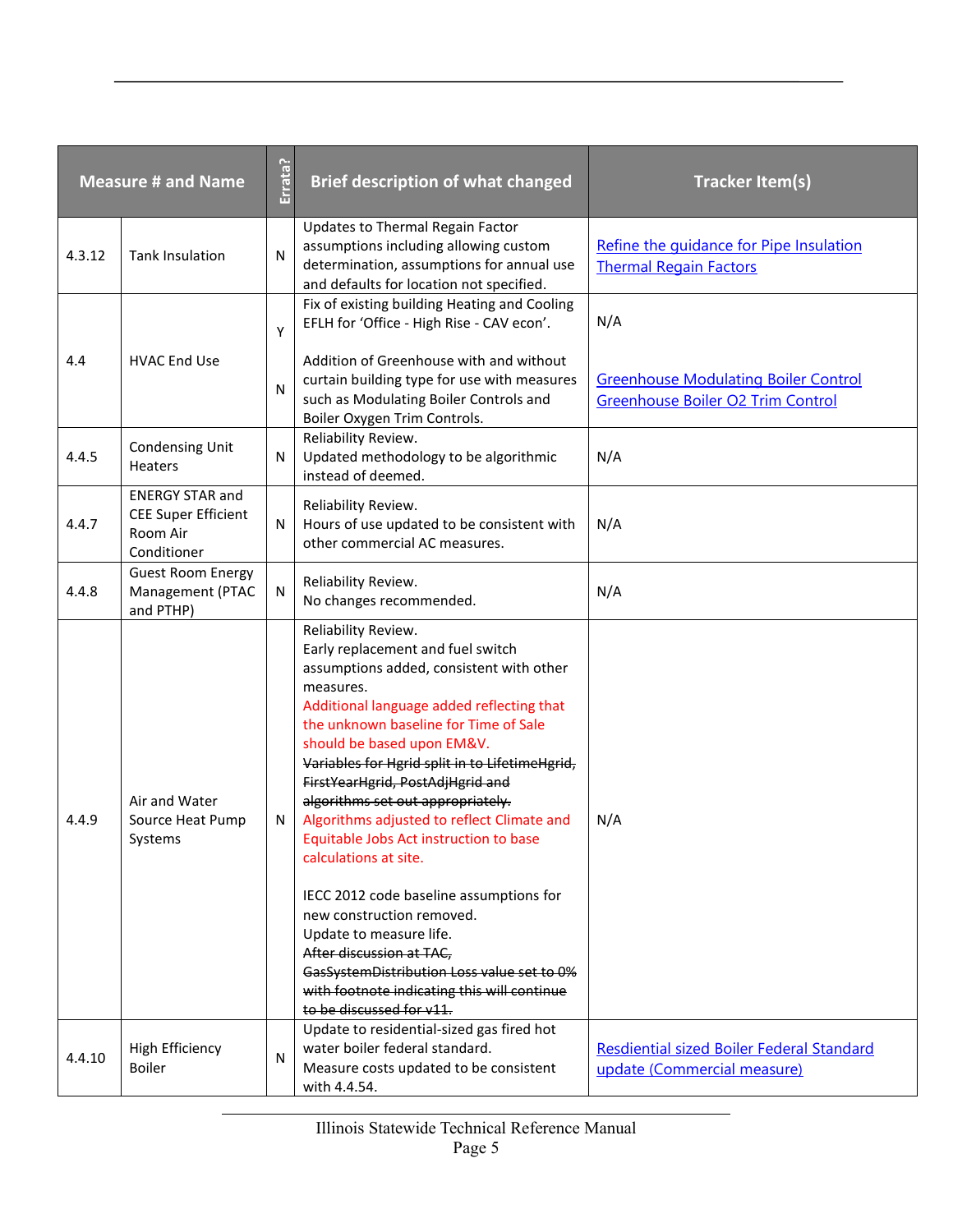|        | <b>Measure # and Name</b>                                                                        | Errata? | <b>Brief description of what changed</b>                                                                                                                                                                                           | <b>Tracker Item(s)</b>                                                   |
|--------|--------------------------------------------------------------------------------------------------|---------|------------------------------------------------------------------------------------------------------------------------------------------------------------------------------------------------------------------------------------|--------------------------------------------------------------------------|
| 4.4.11 | <b>High Efficiency</b><br>Furnace                                                                | N       | Reliability Review.<br>Addition of assumptions for >225,000 Btu<br>units.<br>Electric fan savings only for Residential<br>sized early replacement scenarios.<br>Costs updated.                                                     | N/A                                                                      |
| 4.4.13 | Package Terminal<br>Air Conditioner<br>(PTAC) and Package<br><b>Terminal Heat</b><br>Pump (PTHP) | N       | Reliability Review.<br>Updates to assumptions of existing unit<br>efficiency.<br>Clarification of Standard v Non-standard<br>size assumptions<br>IECC 2012 code baseline assumptions for<br>new construction removed.              | N/A                                                                      |
| 4.4.14 | Pipe Insulation                                                                                  | N       | Updates to Thermal Regain Factor<br>assumptions including allowing custom<br>determination, assumptions for annual use<br>and defaults for location not specified.<br>Value for "Location no specified -<br>Commercial" corrected. | Refine the quidance for Pipe Insulation<br><b>Thermal Regain Factors</b> |
| 4.4.15 | Single-Package and<br>Split System Unitary<br><b>Air Conditioners</b>                            | N       | Reliability Review.<br>IECC 2012 code baseline assumptions for<br>new construction removed.<br>Review deadline set to next year to discuss<br>upcoming Federal Standards.                                                          | N/A                                                                      |
| 4.4.16 | Steam Trap<br>Replacement or<br>Repair                                                           | Y       | Fix error in Sa calculation for low pressure<br>steam systems. The variable D should be<br>squared.                                                                                                                                | N/A                                                                      |
| 4.4.19 | <b>Demand Control</b><br>Ventilation                                                             | N       | Clarification that the measure does not<br>apply to packaged single-zone rooftop units<br>with functioning economizers - use 4.4.41<br>Advanced Rooftop Controls for this<br>scenario.                                             | Review overlap between DCV and ARC<br>measures                           |
| 4.4.21 | Linkageless Boiler<br>Controls for Space<br>Heating                                              | N       | Reliability Review.<br>Updates to measure life and measure cost.                                                                                                                                                                   | N/A                                                                      |
| 4.4.22 | Oxygen Trim<br>Controls for Space<br><b>Heating Boilers</b>                                      | N       | Reliability Review.<br>Updates to measure life.                                                                                                                                                                                    | N/A                                                                      |
| 4.4.24 | <b>Small Pipe</b><br>Insulation                                                                  | N       | Updates to Thermal Regain Factor<br>assumptions including allowing custom<br>determination, assumptions for annual use<br>and defaults for location not specified.<br>Value for "Location no specified -<br>Commercial" corrected. | Refine the quidance for Pipe Insulation<br><b>Thermal Regain Factors</b> |
| 4.4.26 | Variable Speed<br>Drives for HVAC                                                                | N       | Reliability Review.                                                                                                                                                                                                                | N/A                                                                      |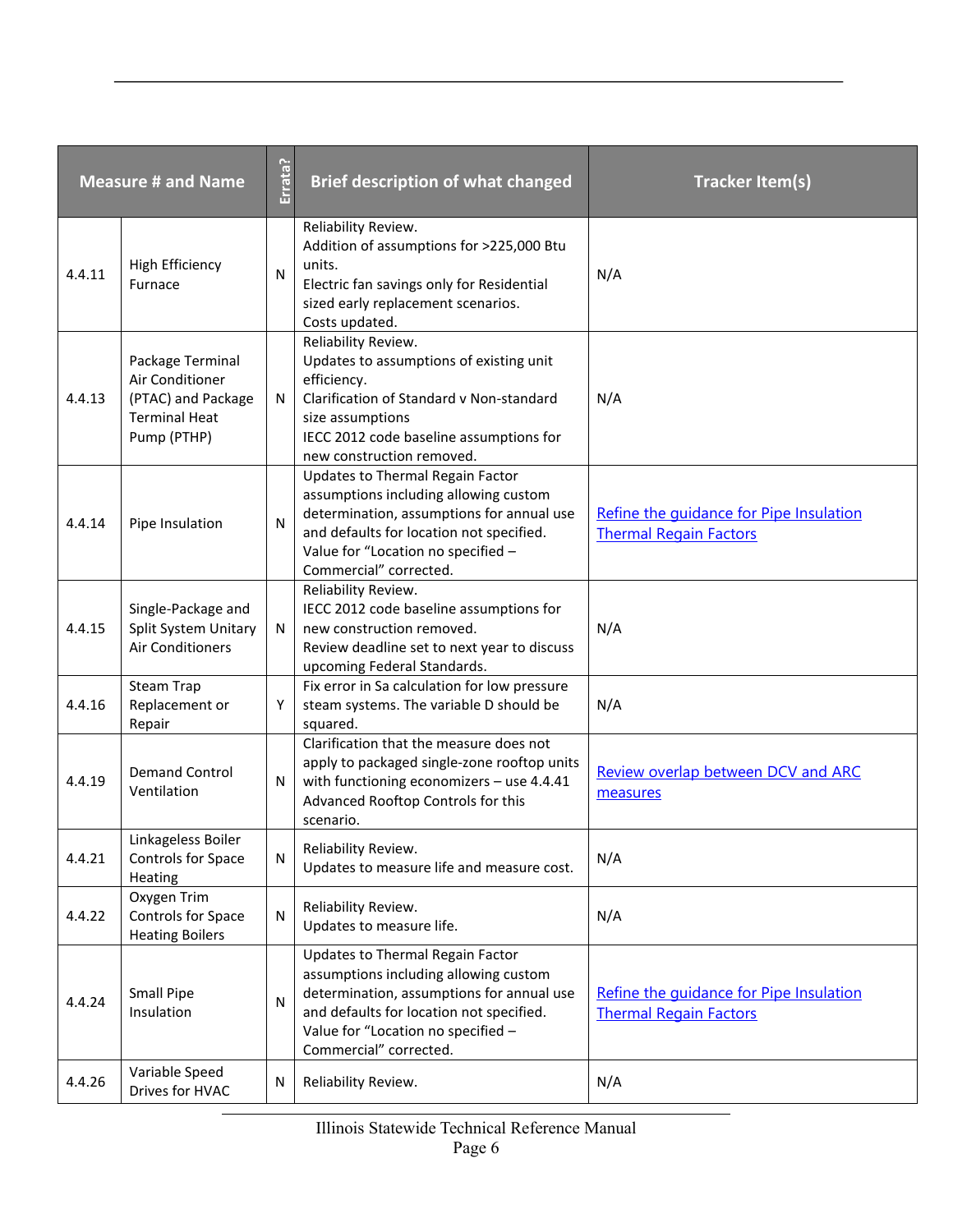| <b>Measure # and Name</b> |                                                                            | Errata?      | <b>Brief description of what changed</b>                                                                                                                                                                                                                                                                                                                                                                                     | <b>Tracker Item(s)</b>   |
|---------------------------|----------------------------------------------------------------------------|--------------|------------------------------------------------------------------------------------------------------------------------------------------------------------------------------------------------------------------------------------------------------------------------------------------------------------------------------------------------------------------------------------------------------------------------------|--------------------------|
|                           | Supply and Return<br>Fans                                                  |              | IECC 2012 code baseline assumptions for<br>new construction removed.<br>Clarification added to address interaction<br>of this measure and new measure 4.4.53.                                                                                                                                                                                                                                                                |                          |
| 4.4.29                    | <b>Stack Economizer</b><br>for Boilers Serving<br>Process Loads            | N            | Reliability Review.<br>No changes recommended.                                                                                                                                                                                                                                                                                                                                                                               | N/A                      |
| 4.4.30                    | Notched V Belts for<br><b>HVAC Systems</b>                                 | Y            | Reliability Review.<br>The HOU for High School was updated after<br>recalculation using OpenStudio. This<br>change was added in the first table for<br>calculating EUL, but not in the second table<br>for HOU.<br>Also, measure did not have a CF applied to<br>calculate summer coincident peak demand<br>savings. This has been added.<br>Updated measure cost and provided<br>alternative semi-custom approach to costs. | v10 typo fixes           |
| 4.4.31                    | <b>Small Business</b><br>Furnace Tune-Up                                   | $\mathsf{N}$ | Update to Fan Energy factor to make<br>consistent with Commercial savings.                                                                                                                                                                                                                                                                                                                                                   | 4.4.48 Fan Energy Factor |
| 4.4.32                    | Combined Heat and<br>Power                                                 | N            | Working group is still reviewing options for<br>this measure. After TAC review, decision to<br>make no changes in v10 and to work to do<br>a comprehensive update in v11. Note<br>added to this effect.                                                                                                                                                                                                                      | N/A                      |
| 4.4.33                    | <b>Industrial Air</b><br>Curtain                                           | N            | Reliability Review.<br>No changes recommended.                                                                                                                                                                                                                                                                                                                                                                               | N/A                      |
| 4.4.35                    | Economizer Repair<br>and Optimization                                      | N            | Clarification that OAn used in the equation<br>is the %OSA $\times$ 100.                                                                                                                                                                                                                                                                                                                                                     | v10 typo fixes           |
| 4.4.37                    | <b>Unitary HVAC</b><br><b>Condensing Furnace</b>                           | N            | Reliability Review.<br>No changes recommended. Review<br>deadline set for next year to review new<br>federal standards.                                                                                                                                                                                                                                                                                                      | N/A                      |
| 4.4.44                    | <b>Commercial Ground</b><br>Source and Ground<br>Water Source Heat<br>Pump | N            | Additional language added reflecting that<br>the unknown baseline for Time of Sale<br>should be based upon EM&V.<br>New 'HeatLoad' variable used (calculated<br>as GSHP FLH * Capacity).<br>Addition of "GasSystemDistributionLoss<br><del>factor.</del><br>Nicor value has been added. Still looking<br>for P/NS and Ameren if available. After<br>discussion at TAC, value set to 0% with                                  | N/A                      |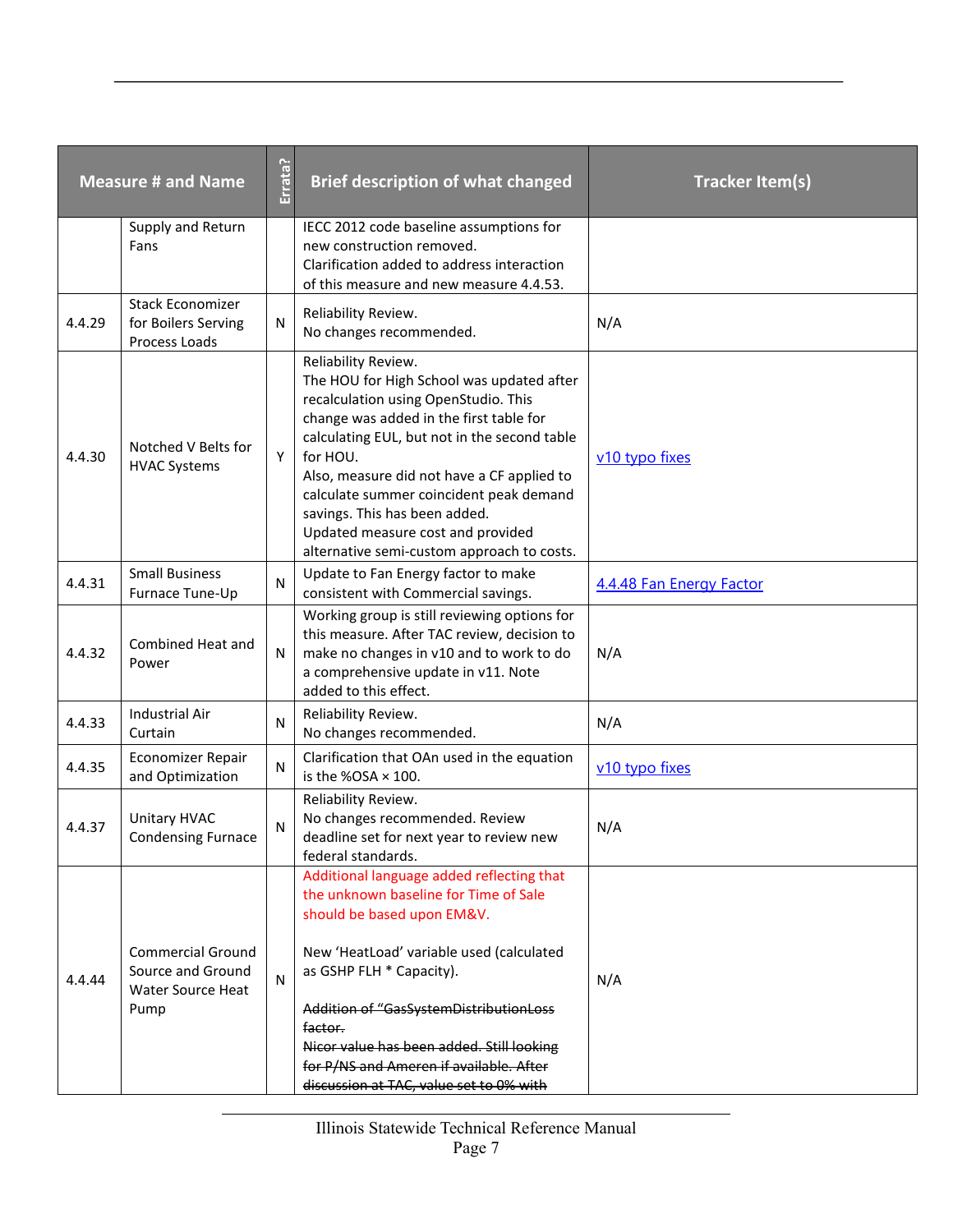|        | <b>Measure # and Name</b>                                                   | Errata? | <b>Brief description of what changed</b>                                                                                                                                                                                                                                                                                                                                                                                                                                                                                                                          | <b>Tracker Item(s)</b>                                                                                                                                        |
|--------|-----------------------------------------------------------------------------|---------|-------------------------------------------------------------------------------------------------------------------------------------------------------------------------------------------------------------------------------------------------------------------------------------------------------------------------------------------------------------------------------------------------------------------------------------------------------------------------------------------------------------------------------------------------------------------|---------------------------------------------------------------------------------------------------------------------------------------------------------------|
|        |                                                                             |         | footnote indicating this will continue to be<br>discussed for v11.                                                                                                                                                                                                                                                                                                                                                                                                                                                                                                |                                                                                                                                                               |
|        |                                                                             |         | Updated calculation method to be based<br>on conversion of Total<br>SourceEnergySavings back to appropriate<br>fuel at site.                                                                                                                                                                                                                                                                                                                                                                                                                                      |                                                                                                                                                               |
|        |                                                                             |         | Update of lifetime heat rate assumption<br>and application of midlife adjusted values<br>for calculation of savings. Addition of<br>footnote stating that if legislation is passed<br>requiring site calculations, that 3412<br>Btu/kWh will be used. Variables for Hgrid<br>split in to LifetimeHgrid, FirstYearHgrid,<br>PostAdjHgrid and algorithms set out<br>appropriately.<br>Algorithms adjusted to reflect Climate and<br>Equitable Jobs Act instruction to base<br>calculations at site.                                                                 |                                                                                                                                                               |
|        |                                                                             |         | Proposal to calculate savings when electric<br>and gas utility is supporting measure based<br>on % of incentive provided. Note added<br>that alternative methodologies can be used<br>if total MMBtu is same.                                                                                                                                                                                                                                                                                                                                                     |                                                                                                                                                               |
| 4.4.48 | <b>Small Commercial</b><br>Thermostats                                      | N       | Update to supply water temperature<br>assumption.<br>Removal of "Provisional" status.<br>Update to eligibility requirements -<br>increase of capacity cap to 10 tons.<br>Additional support for existing heating<br>savings percentage.<br>Clarification of %ElecHeat assumption.<br>Additional variable to account for when<br>existing thermostat is programmable.<br>Update to Fan Energy factor to make<br>consistent with Commercial savings.<br>Update of %ElecHeat assumption.<br>Additional default assumptions provided.<br>Data source detail provided. | <b>Prog-to-Smart Thermostats</b><br><b>Heating Fuel Flag to Algorithms</b><br><b>PROVISIONAL: Small Commercial</b><br>Thermostats<br>4.4.48 Fan Energy Factor |
| 4.4.50 | <b>Electric Chillers with</b><br>Integrated Variable<br><b>Speed Drives</b> | N       | Update to measure life.                                                                                                                                                                                                                                                                                                                                                                                                                                                                                                                                           | Correction: Chillers w/ Integrated VSD EUL<br>(4.4.50)                                                                                                        |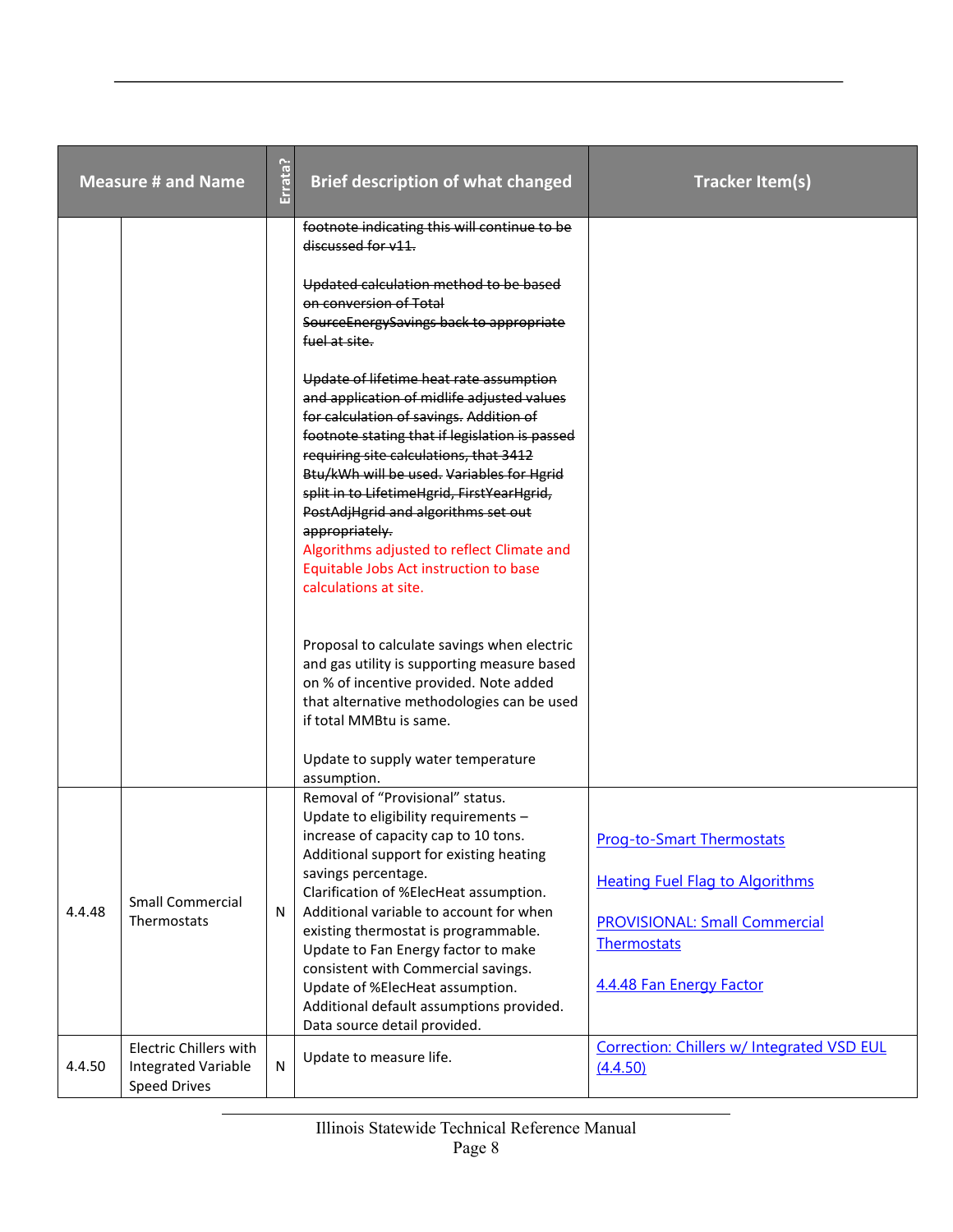|        | <b>Measure # and Name</b>                                                                      | Errata? | <b>Brief description of what changed</b>                                                                                                                                                                                                                                                                                                                                                                                                                                                                 | <b>Tracker Item(s)</b>                                                                                                   |
|--------|------------------------------------------------------------------------------------------------|---------|----------------------------------------------------------------------------------------------------------------------------------------------------------------------------------------------------------------------------------------------------------------------------------------------------------------------------------------------------------------------------------------------------------------------------------------------------------------------------------------------------------|--------------------------------------------------------------------------------------------------------------------------|
|        |                                                                                                |         | Clarification that magnetic bearing chillers<br>include VSDs and to add characterization<br>for VCD screw chiller types.<br>Capacity limits provided, now up to 1,250<br>tons. Note some comments from DNVL<br>have been included for review.<br>Clarification of savings and hours<br>assumptions.                                                                                                                                                                                                      | <b>Electric Chillers with Integrated Variable</b><br><b>Speed Drives</b>                                                 |
| 4.4.51 | <b>Advanced Rooftop</b><br>Controls with High<br>Rotor Pole Switch<br><b>Reluctance Motors</b> | N       | Updating ESF table- cooling savings were<br>switched (NC v Retrofit) and updating Fan<br>savings based on forthcoming ComEd field<br>study.                                                                                                                                                                                                                                                                                                                                                              | <b>SRM Motors for HVAC</b>                                                                                               |
| 4.4.53 | <b>HVAC Supply,</b><br><b>Return and Exhaust</b><br>Fans - Fan Energy<br>Index                 | N       | New measure.<br>Equation terminology was adjusted slightly<br>and the interaction of this measure with<br>the existing measure 4.4.26 specified, both<br>in this new measure and in 4.4.26.<br>Clarification that power and FEI is at 100%<br>Flow Fraction and reference for part load<br>ratio table added.                                                                                                                                                                                            | <b>Fan Energy Index</b>                                                                                                  |
| 4.4.54 | <b>Process Heating</b><br><b>Boiler</b>                                                        | N       | New measure<br>Early replacement scenario added. Other<br>minor edits.<br>Clarification of timing of 2023 code<br>baseline.                                                                                                                                                                                                                                                                                                                                                                              | <b>Process Heating Boiler</b>                                                                                            |
| 4.4.55 | <b>Commercial Gas</b><br><b>Heat Pump</b>                                                      | N       | New measure<br>Baseline language updated. Additional<br>language added reflecting that the<br>unknown baseline for Time of Sale should<br>be based upon EM&V.<br>Fuel switch scenario calculations updated<br>to be consistent with other measures.<br><b>Correction of GasSystemDistributionLoss</b><br>factor to (1 + GasSystemDistributionLoss).<br>After discussion at TAC,<br>GasSystemDistribution Loss value set to 0%<br>with footnote indicating this will continue<br>to be discussed for v11. | <b>Commercial Gas Heat Pump</b>                                                                                          |
| 4.5.4  | LED Bulbs and<br>Fixtures                                                                      | N       | Updates to Commercial and Residential<br>Split. Updates to ISR assumptions.<br>Updates to wattage assumptions.<br>Removal of New Construction assumptions<br>which were added in error.                                                                                                                                                                                                                                                                                                                  | LED Lamps, Fixtures, and TLEDs ISR & R/NR<br>split<br><b>Update LED Lamp Wattages</b><br><b>Review lighting forecast</b> |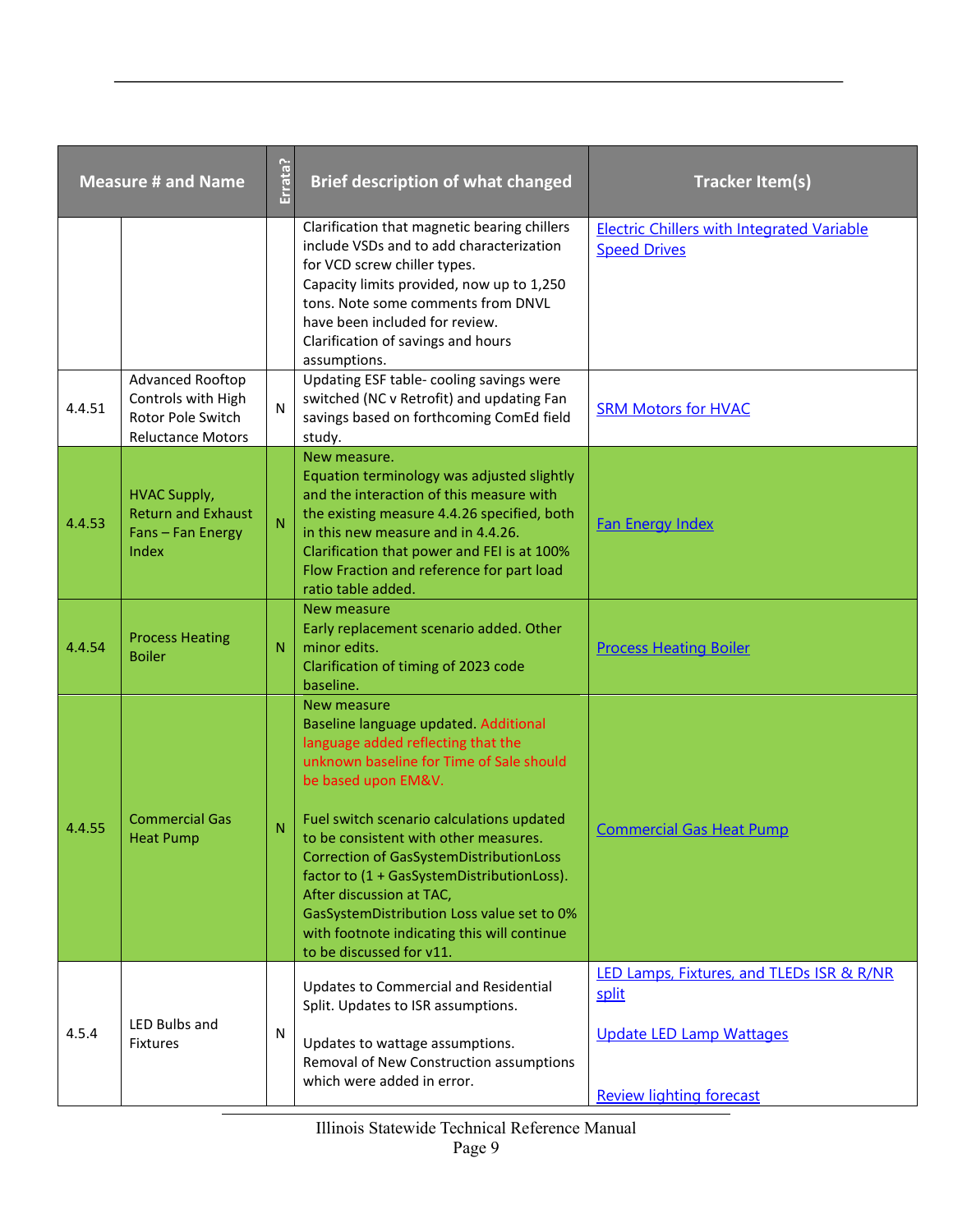| <b>Measure # and Name</b> |                                                                        | Errata?      | <b>Brief description of what changed</b>                                                                                                                                                                                                                                                                                                                               | <b>Tracker Item(s)</b>                                                          |
|---------------------------|------------------------------------------------------------------------|--------------|------------------------------------------------------------------------------------------------------------------------------------------------------------------------------------------------------------------------------------------------------------------------------------------------------------------------------------------------------------------------|---------------------------------------------------------------------------------|
|                           |                                                                        |              | Fix to typos in the directional lamp delta<br>watts table.                                                                                                                                                                                                                                                                                                             | <b>C&amp;I Kit ISR Defaults</b>                                                 |
|                           |                                                                        |              | Updates to mid-life adjustment and O&M<br>assumptions based on moving one year<br>along the forecast.                                                                                                                                                                                                                                                                  |                                                                                 |
|                           |                                                                        |              | Addition of efficiency kit ISR                                                                                                                                                                                                                                                                                                                                         |                                                                                 |
| 4.5.6                     | <b>LED Traffic and</b><br>Pedestrian Signals                           | N            | Minor fixes to deemed savings table.                                                                                                                                                                                                                                                                                                                                   | v10 typo fixes                                                                  |
| 4.5.7                     | <b>Lighting Power</b><br>Density                                       | N            | IECC 2012 code baseline assumptions for<br>new construction removed.                                                                                                                                                                                                                                                                                                   | N/A                                                                             |
| 4.5.10                    | <b>Lighting Controls</b>                                               | N            | Minor text edits to remove reference only<br>to occupancy sensors.<br>Updates to measure cost for LLLCs and<br>Network controls.<br>Default kW controlled provided for NLCs.<br>Additional hour assumptions for NLCs and<br>LLLCs.<br>Updates to high end trim, NLC and LLLC<br>savings factors.<br>Addition of (ESFEE - ESFBase) in interactive<br>effect algorithms. | <b>Lighting Controls</b><br><b>Proposed Update to Networked Lighting</b><br>HOU |
| 4.5.15                    | LED Open Sign                                                          | $\mathsf{N}$ | Reliability Review.<br>No changes recommended.                                                                                                                                                                                                                                                                                                                         | N/A                                                                             |
| 4.5.16                    | <b>LED Streetlighting</b>                                              | N            | Clarification of mid life baseline adjustment                                                                                                                                                                                                                                                                                                                          | Update Mercury Vapor midlife adjustment                                         |
| 4.6.2                     | Beverage and Snack<br><b>Machine Controls</b>                          | N            | Reliability Review.<br>Update to methodology and cost<br>assumptions.<br>Update to occupancy hours assumptions.<br>Vending machine class definitions<br>provided.                                                                                                                                                                                                      | N/A                                                                             |
| 4.6.3                     | Door Heater<br><b>Controls for Cooler</b><br>or Freezer                | N            | Reliability Review.<br>Updated a number of variables based on<br>updated reference including ESF, kW<br>Connected Load, Bonus Factor Coincident<br>Factor and Incremental Cost)<br>Incremental cost assumption updated<br>based on Ameren cost data provided.                                                                                                          | N/A                                                                             |
| 4.6.4                     | Electronically<br>Commutated<br>Motors (ECM) for<br>Walk-in and Reach- | N            | Reliability review.<br>Savings values updated based on an update<br>to the CA workpapers that the measure is<br>based upon.                                                                                                                                                                                                                                            | N/A                                                                             |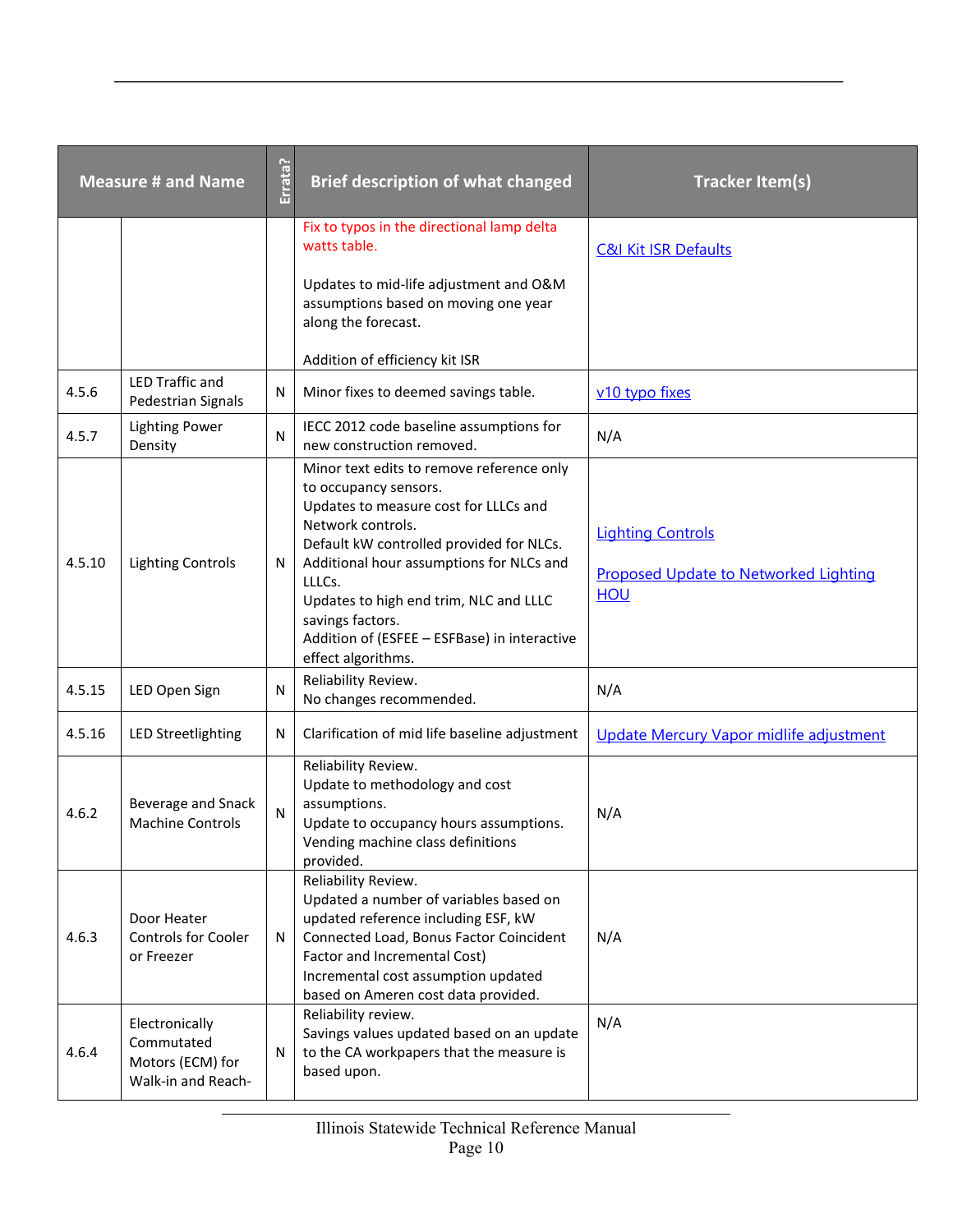|        | <b>Measure # and Name</b>                                             | Errata?        | <b>Brief description of what changed</b>                                                                                                                    | <b>Tracker Item(s)</b>                                                           |
|--------|-----------------------------------------------------------------------|----------------|-------------------------------------------------------------------------------------------------------------------------------------------------------------|----------------------------------------------------------------------------------|
|        | in Coolers /<br>Freezers                                              |                | VEIC reviewed the analysis files and in<br>response to question posed, we can<br>confirm that the measures do currently<br>account for interactive effects. | Check for refrigeration savings on ECM for<br><b>Walk-In Fan with Controller</b> |
| 4.6.6  | Evaporator Fan<br>Control for<br>Electrically<br>Commutated<br>Motors | $\mathsf{N}$   | Savings values updated based on an update<br>to the CA workpapers that the measure is<br>based upon.                                                        | N/A                                                                              |
| 4.6.7  | Strip Curtain for<br>Walk-In Coolers                                  | N              | Reliability review.<br>Methodology updated to be consistent<br>with the NW Regional Technical Forum<br>approach.                                            | N/A                                                                              |
| 4.6.10 | High Speed Rollup<br>Doors                                            | $\mathsf{N}$   | Reliability Review.<br>No changes recommended.                                                                                                              | N/A                                                                              |
| 4.6.11 | Q-Sync Motors for<br>Walk-in and Reach-<br>in Coolers/Freezers        | N              | Reliability Review.<br>No changes recommended.                                                                                                              | N/A                                                                              |
| 4.6.13 | Add Doors to Open<br><b>Refrigerated Display</b><br>Cases             | $\mathsf{N}$   | Addition of horizontal case assumptions.<br>Minor language edits.                                                                                           | <b>Add Doors to Open Refrigerated Display</b><br>Cases                           |
|        |                                                                       |                |                                                                                                                                                             |                                                                                  |
| 4.6.14 | <b>Floating Head</b><br><b>Pressure Control</b>                       | N              | New measure                                                                                                                                                 | <b>Floating Head Pressure Controls, Commercial</b><br>Refrigeration              |
| 4.7.1  | VSD Air Compressor                                                    | N              | Reliability Review.<br>Update to measure costs.                                                                                                             | N/A                                                                              |
| 4.7.2  | Compressed Air<br>Low Pressure Drop<br>Filters                        | N              | Reliability Review.<br>No changes recommended.<br>Added unknown value for hours and CF.                                                                     | N/A                                                                              |
| 4.7.12 | <b>AODD Pump</b><br>Controls                                          | N              | New measure                                                                                                                                                 | <b>New Measure: AODD Pump Controls</b>                                           |
| 4.8.1  | Pump Optimization                                                     | ${\sf N}$      | Reliability Review.<br>No changes recommended.                                                                                                              | N/A                                                                              |
| 4.8.2  | Roof Insulation for<br><b>C&amp;I Facilities</b>                      | $\overline{N}$ | Update to Fan Energy factor to make<br>consistent with Commercial savings.<br>IECC 2012 code baseline assumptions for<br>new construction removed.          | 4.4.48 Fan Energy Factor                                                         |
| 4.8.3  | Computer Power<br>Management<br>Software                              | N              | Clarification on peak savings assumptions.                                                                                                                  | v10 typo fixes                                                                   |
| 4.8.8  | <b>High Efficiency</b><br>Transformer                                 | ${\sf N}$      | Reliability Review.<br>No changes recommended.                                                                                                              | N/A                                                                              |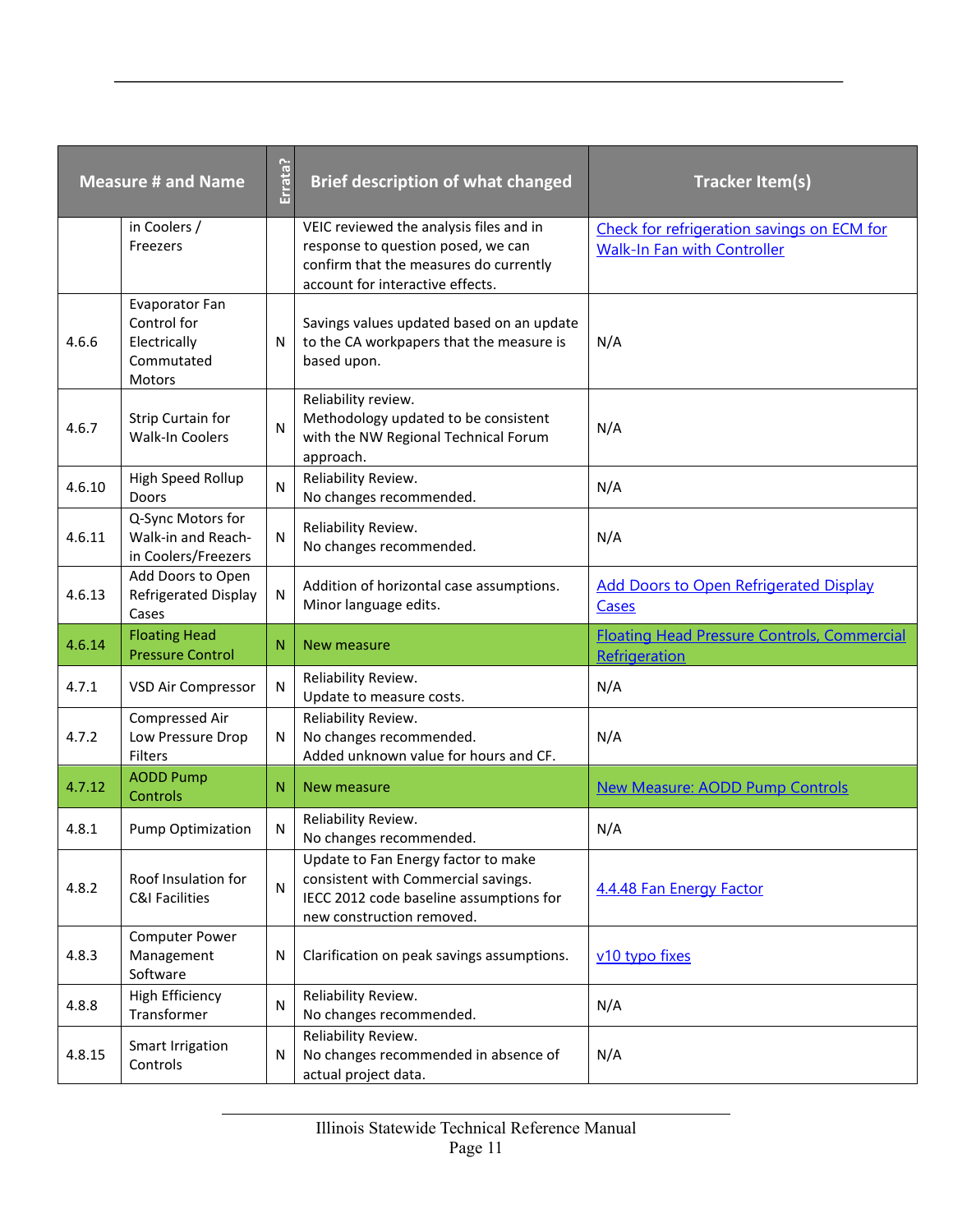| <b>Measure # and Name</b> |                                                                          | Errata?        | <b>Brief description of what changed</b>                                                                                                                                                                                                                                                                                                                                                                                                                                                                                                    | <b>Tracker Item(s)</b>                                                        |
|---------------------------|--------------------------------------------------------------------------|----------------|---------------------------------------------------------------------------------------------------------------------------------------------------------------------------------------------------------------------------------------------------------------------------------------------------------------------------------------------------------------------------------------------------------------------------------------------------------------------------------------------------------------------------------------------|-------------------------------------------------------------------------------|
| 4.8.18                    | <b>ENERGY STAR</b><br>Uninterruptible<br>Power Supply                    | N              | Measure limited to telecommunications or<br>similar facilities. Other applications should<br>be done as a custom measure.                                                                                                                                                                                                                                                                                                                                                                                                                   | Proposed changes on 4.8.18 ENERGY STAR<br><b>Uninterruptible Power Supply</b> |
| 4.8.19                    | <b>Energy Efficient</b><br>Rectifier                                     | N              | Update to measure cost                                                                                                                                                                                                                                                                                                                                                                                                                                                                                                                      | 4.8.19 Energy Efficient Rectifier - Update to<br>Cost                         |
| 4.8.22                    | Smart Sockets-<br>Provisional                                            | N              | Update to open hours assumptions.<br>Note additional updates to wattages and<br>ISR are expected to be included in the<br>second deliverable. Following that, we will<br>likely remove the Provisional status of the<br>measure.<br>Update of ISR and appliance wattage based<br>on Guidehouse study.<br>Unknown average wattage controlled<br>added.<br>Smart socket wattage updated.<br>Proposal to apply 50% factor for those<br>wattages that represent "on" rather than<br>"standby" status.<br>Proposal to remove provisional status. | <b>Smart Socket Input Factors</b>                                             |
| 4.8.23                    | Lithium Ion Forklift<br><b>Batteries</b>                                 | N              | New measure                                                                                                                                                                                                                                                                                                                                                                                                                                                                                                                                 | Lithium ion forklifts                                                         |
| 4.8.24                    | <b>Building Operator</b><br>Certification-<br><b>Provisional Measure</b> | N              | New measure<br>New version of the measure has been<br>provided based on discussions with other<br>evaluation companies and ICC Staff.<br>Provisional status removed and review<br>deadline set for 1/1/2023.<br>Text edits to section on studies informing<br>TRM update.<br>Update to table for Ameren per participant<br>kW and therm savings and weighted<br>average.<br>Additional language added: "No previous<br>custom study of customer participation in<br>BOC shall inform eligibility for this<br>measure."                      | <b>New Measure: Building Operator Certification</b>                           |
| 4.8.25                    | <b>Warm-Mix Asphalt</b><br><b>Chemical Additives</b>                     | N              | New measure                                                                                                                                                                                                                                                                                                                                                                                                                                                                                                                                 | <b>Warm Mix Asphalt Chemical Additives</b>                                    |
| 4.8.26                    | <b>High Efficiency</b><br><b>Hand Dryers</b>                             | N              | New measure                                                                                                                                                                                                                                                                                                                                                                                                                                                                                                                                 | <b>High Efficiency Hand Dryers</b>                                            |
|                           | <b>Volume 3 - Residential Measures</b>                                   |                |                                                                                                                                                                                                                                                                                                                                                                                                                                                                                                                                             |                                                                               |
| 5.1.1                     | <b>ENERGY STAR Air</b><br>Purifier/Cleaner                               | $\overline{N}$ | New algorithmic approach to the measure<br>replacing ESTAR deemed savings by EPA.                                                                                                                                                                                                                                                                                                                                                                                                                                                           | <b>Air Purifiers: Update savings calculation</b><br>method and savings values |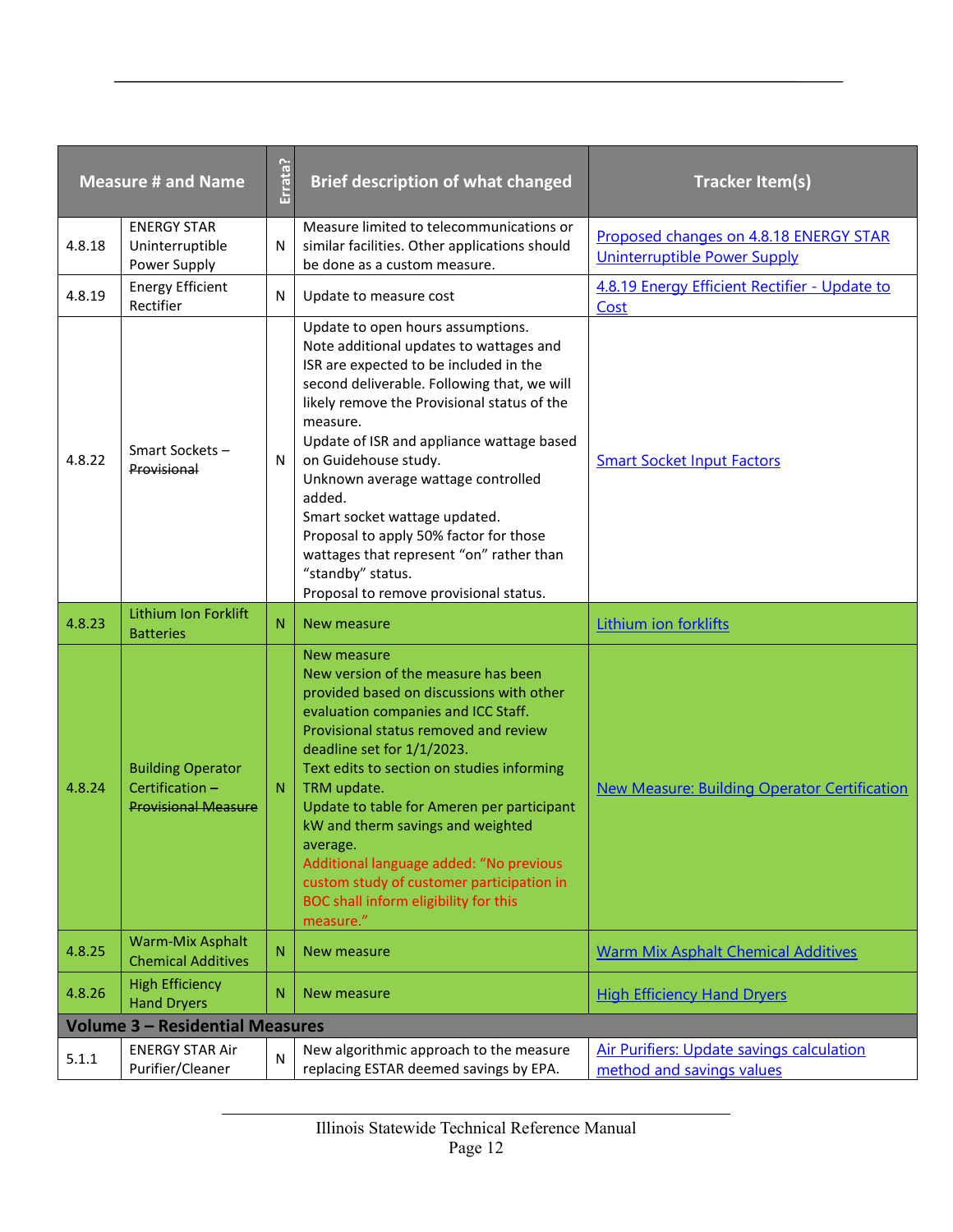| <b>Measure # and Name</b> |                                                                                   | Errata?      | <b>Brief description of what changed</b>                                                                                                                                                                                                                                                                                 | <b>Tracker Item(s)</b>                                                 |
|---------------------------|-----------------------------------------------------------------------------------|--------------|--------------------------------------------------------------------------------------------------------------------------------------------------------------------------------------------------------------------------------------------------------------------------------------------------------------------------|------------------------------------------------------------------------|
|                           |                                                                                   |              | Utilizes average Clean Air Delivery Rate<br>(CADR) of ENERGY STAR QPI rather than<br>minimum specification.                                                                                                                                                                                                              |                                                                        |
| 5.1.2                     | <b>ENERGY STAR</b><br><b>Clothes Washers</b>                                      | N            | Removal of Cook County distinction for<br>secondary water savings                                                                                                                                                                                                                                                        | N/A                                                                    |
| 5.1.3                     | <b>ENERGY STAR</b><br>Dehumidifier                                                | N            | Updates to assumed hours of use based on<br>field studies. Corresponding change to<br>coincident factor.                                                                                                                                                                                                                 | Dehumidifiers: Update annual operating<br>hours based on field studies |
| 5.1.4                     | Dishwasher                                                                        | $\mathsf{N}$ | Reliability Review.<br>No changes recommended. Review<br>deadline set to next year as ENERGY STAR<br>spec is currently under revision.<br>Removal of Cook County distinction for<br>secondary water savings                                                                                                              | N/A                                                                    |
| 5.1.7                     | <b>ENERGY STAR and</b><br>CEE Tier 2 Room Air<br>Conditioner                      | N            | Addition of CEE Tier 1 assumptions                                                                                                                                                                                                                                                                                       | <b>CEE-rated Room AC</b>                                               |
| 5.1.8                     | Refrigerator and<br><b>Freezer Recycling</b>                                      | $\mathsf{N}$ | Reliability Review.<br>Clarification of CF assumptions.                                                                                                                                                                                                                                                                  | N/A                                                                    |
| 5.1.12                    | Ozone Laundry                                                                     | $\mathsf{N}$ | Addition of Federal Standard specifications<br>for clothes washers.<br>Update to supply water temperature<br>assumption.                                                                                                                                                                                                 | Ozone Laundry - Clothes Washer Federal<br><b>Standards</b>             |
| 5.1.13                    | Income Qualified:<br><b>ENERGY STAR and</b><br>CEE Tier 2 Room Air<br>Conditioner | N            | Addition of CEE Tier 1 assumptions                                                                                                                                                                                                                                                                                       | <b>CEE-rated Room AC</b>                                               |
| 5.2.1                     | <b>Advanced Power</b><br>Strip                                                    | Y            | Fixing typo in 5-plug time of sale kW<br>savings.                                                                                                                                                                                                                                                                        | v10 typo fixes                                                         |
|                           |                                                                                   |              | Additional clarity to definition of ASHP<br>provided.<br>Future furnace federal standard<br>assumption changed from 90% to 80% due                                                                                                                                                                                       | ASHP / Fuel switch issues raised in v9                                 |
| 5.3.1                     | Air Source Heat<br>Pump                                                           | N            | to new based on language in 2021 Final<br>Interpretive Rule ("2021-01-15 Energy<br><b>Conservation Program for Appliance</b><br><b>Standards: Energy Conservation Standards</b><br>for Residential Furnaces and Commercial<br>Water Heaters; Notification of final<br>interpretive rule"). Costs updated<br>accordingly. |                                                                        |
|                           |                                                                                   |              | Addition of deemed efficiency assumptions<br>for Time of Sale measures through a<br>midstream program. Deemed values now                                                                                                                                                                                                 | <b>Heat Pump Description</b>                                           |

Illinois Statewide Technical Reference Manual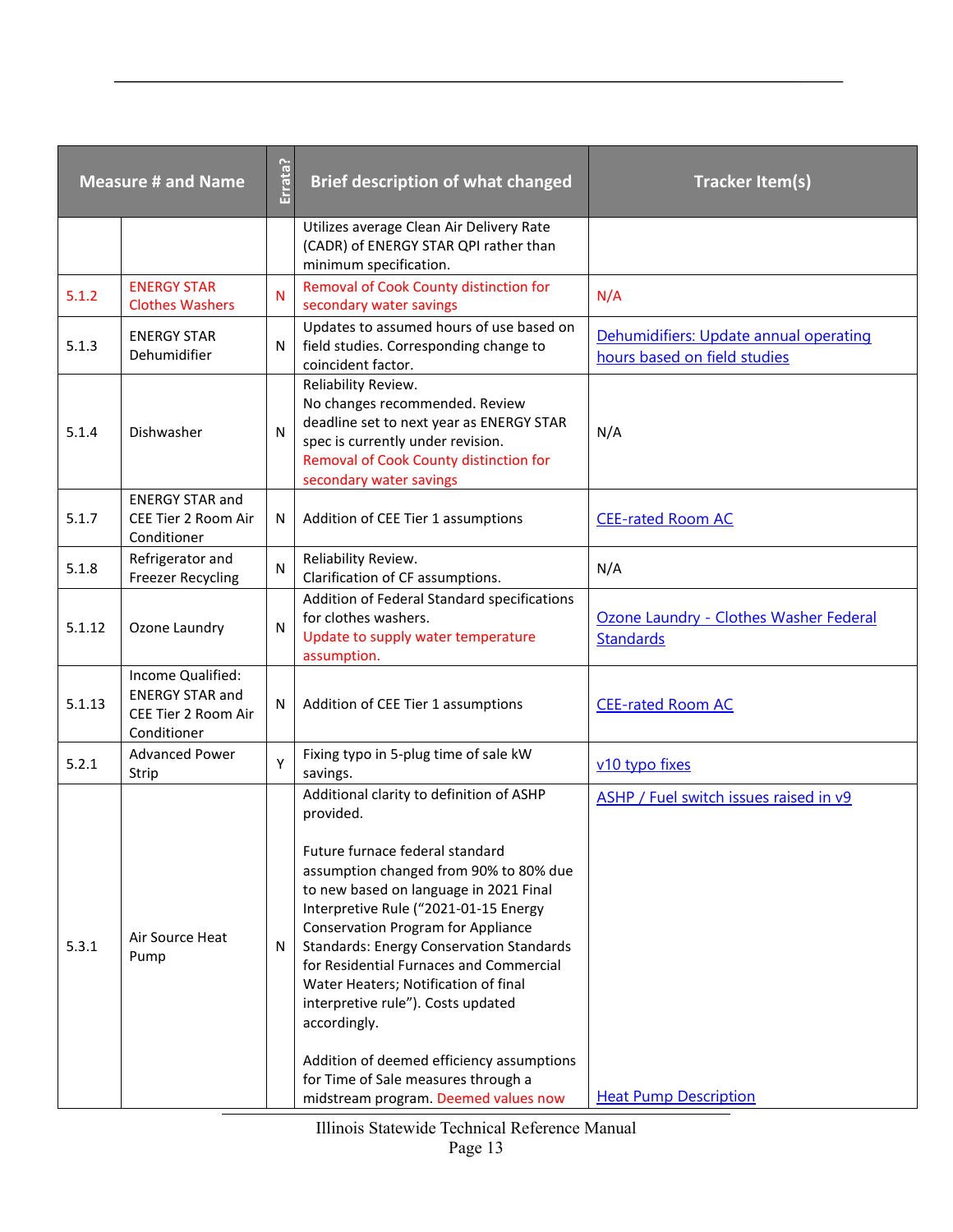| <b>Measure # and Name</b> | Errata? | <b>Brief description of what changed</b>                                                                                                                                                                                                                                                                                                                                                                                                            | <b>Tracker Item(s)</b>                                                                                                                                                                       |
|---------------------------|---------|-----------------------------------------------------------------------------------------------------------------------------------------------------------------------------------------------------------------------------------------------------------------------------------------------------------------------------------------------------------------------------------------------------------------------------------------------------|----------------------------------------------------------------------------------------------------------------------------------------------------------------------------------------------|
|                           |         | removed and additional language added<br>reflecting that the unknown baseline for<br>Time of Sale should be based upon EM&V.                                                                                                                                                                                                                                                                                                                        | Default baseline equipment efficiencies                                                                                                                                                      |
|                           |         | Heating baseline for midstream updated to<br>be based on ASHP (8.2 HSPF).<br>Note added that if evaluation indicates that<br>program influenced decision to move from<br>resistance or gas heating to ASHP (rather<br>than just influence increased efficiency)<br>then appropriate baseline can be used.                                                                                                                                           | Add De-rating equation to measure<br><b>Correct Derating Reference</b><br><b>SEER Derating correction in Residential HVAC</b><br><b>Measures</b><br>Remove Hanging Research References to QI |
|                           |         | New 'HeatLoad' variable used (calculated<br>as ASHP FLH * Capacity).<br>Algorithms adjusted to reflect Climate and<br>Equitable Jobs Act instruction to base<br>calculations at site.<br>Addition of "GasSystemDistributionLoss<br>factor.<br>Nicor value has been added. Still looking<br>for P/NS and Ameren if available.<br>After discussion at TAC, value set to 0%<br>with footnote indicating this will continue<br>to be discussed for v11. |                                                                                                                                                                                              |
|                           |         | Updated calculation method to be based<br>on conversion of Total<br>SourceEnergySavings back to appropriate<br>fuel at site.                                                                                                                                                                                                                                                                                                                        |                                                                                                                                                                                              |
|                           |         | Update of lifetime heat rate assumption<br>and application of midlife adjusted values<br>for calculation of savings. Addition of<br>footnote stating that if legislation is passed<br>requiring site calculations, that 3412<br>Btu/kWh will be used.<br>Variables for Hgrid split in to LifetimeHgrid,<br>FirstYearHgrid, PostAdjHgrid and<br>algorithms set out appropriately.                                                                    |                                                                                                                                                                                              |
|                           |         | Proposal to calculate savings when electric<br>and gas utility is supporting measure based<br>on % of incentive provided. Note added<br>that alternative methodologies can be used<br>if total MMBtu is same.                                                                                                                                                                                                                                       |                                                                                                                                                                                              |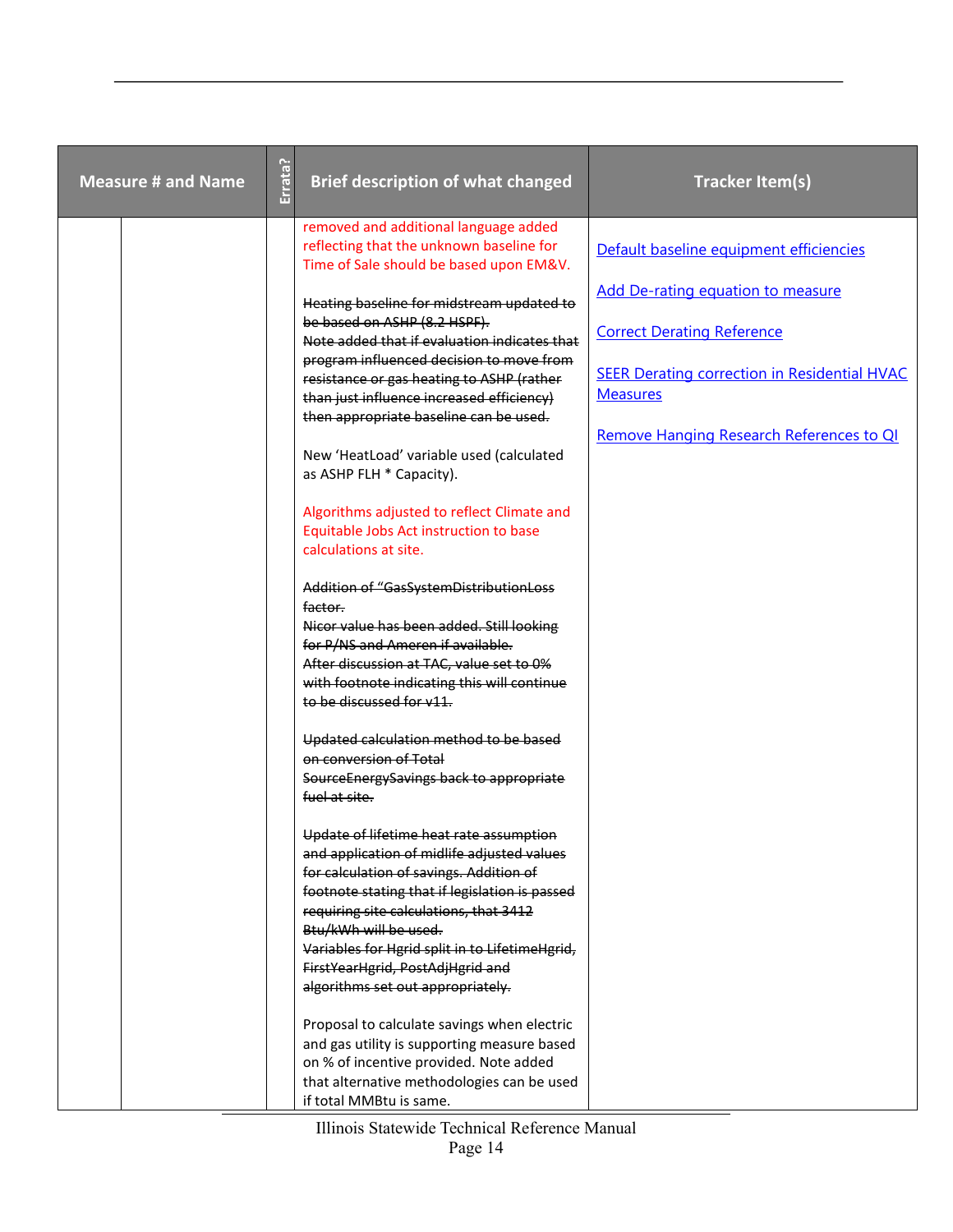|       | <b>Measure # and Name</b>            | Errata?   | <b>Brief description of what changed</b>                                                                                                                                                                                                                                                                                                                                                                                                                                                                                                                                                      | <b>Tracker Item(s)</b>                                                                                                                               |
|-------|--------------------------------------|-----------|-----------------------------------------------------------------------------------------------------------------------------------------------------------------------------------------------------------------------------------------------------------------------------------------------------------------------------------------------------------------------------------------------------------------------------------------------------------------------------------------------------------------------------------------------------------------------------------------------|------------------------------------------------------------------------------------------------------------------------------------------------------|
|       |                                      |           | Consistent application of degradation<br>factors if using rated efficiency of existing<br>unit. Cap of 30 years added.<br>Removal of language around pending<br>ComEd study on QI.<br>Early replacement default updated based                                                                                                                                                                                                                                                                                                                                                                 |                                                                                                                                                      |
| 5.3.2 | <b>Boiler Pipe</b><br>Insulation     | N         | on ComEd data.<br>Update to formula, removing the different<br>circumference for pre and post insulation,<br>and calculating effective length since 3E<br>Plus tool indicates savings is higher for<br>horizontal pipe than vertical.<br>New default values for uninsulated pipe.<br>Updates to footnote to refer to boiler<br>rather than DHW pipe.<br>Footnote added stating: "Where possible it<br>should be ensured that the R-value of the<br>insulation is at the appropriate mean rating<br>temperature (125F)."<br>"L" term corrected to "L effective".<br>Fixed example calc deltaT. | Pipe Insulation: Revise savings calculation to<br>account for pre/post Delta T. Use O.D. for<br>pipe sizes. Update R exist. Update measure<br>costs. |
| 5.3.4 | Duct Insulation and<br>Sealing       | N         | Addition of mid-life adjustment algorithm<br>for therm savings from Methodology 1.<br>%Gas and %Elec heated buildings added.<br>Nicor assumptions adjusted to be equal<br>North Shore rather than ComEd.                                                                                                                                                                                                                                                                                                                                                                                      | <b>Correct Duct Sealing Gas Mid-Life</b><br><b>Adjustment Errors</b>                                                                                 |
| 5.3.5 | <b>Furnace Blower</b><br>Motor       | Ν         | Clarification that incremental cost of \$0<br>should be applied for ECM when coupled<br>with an early replacement furnace.                                                                                                                                                                                                                                                                                                                                                                                                                                                                    | N/A                                                                                                                                                  |
| 5.3.6 | Gas High Efficiency<br><b>Boiler</b> | N         | Federal Standard update.<br>Consistent application of degradation<br>factors if using rated efficiency of existing<br>unit. Cap of 30 years added.                                                                                                                                                                                                                                                                                                                                                                                                                                            | Upcoming fedeal standard change for<br>residential boilers<br><b>SEER Derating correction in Residential HVAC</b><br><b>Measures</b>                 |
| 5.3.7 | Gas High Efficiency<br>Furnace       | ${\sf N}$ | Future furnace federal standard<br>assumption changed from 90% to 80% due<br>to new based on language in 2021 Final<br>Interpretive Rule ("2021-01-15 Energy<br><b>Conservation Program for Appliance</b><br><b>Standards: Energy Conservation Standards</b><br>for Residential Furnaces and Commercial<br>Water Heaters; Notification of final                                                                                                                                                                                                                                               | N/A                                                                                                                                                  |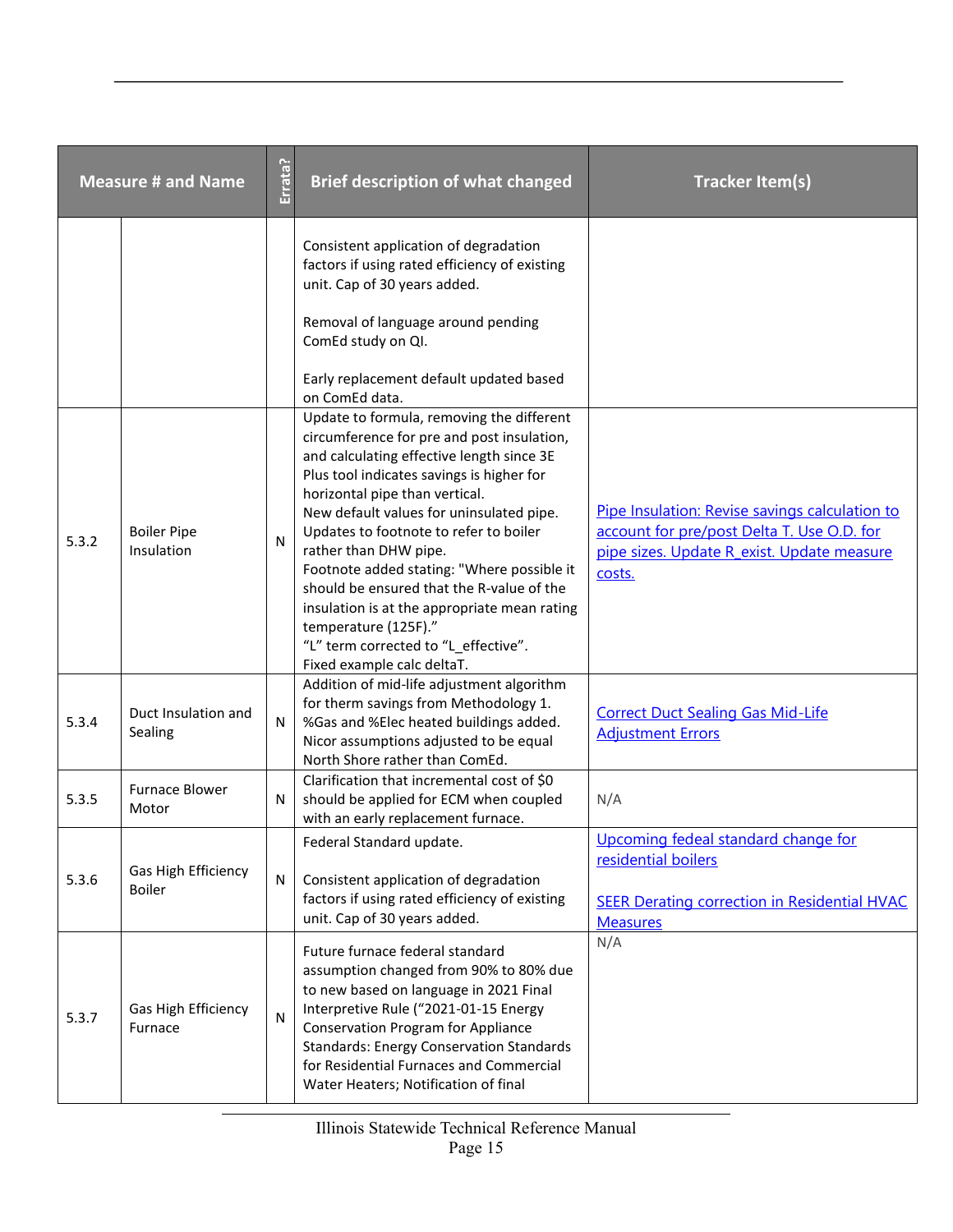|       | <b>Measure # and Name</b>         | Errata?   | <b>Brief description of what changed</b>                                                                                                                                                                                                                                                                                                                                                                                                                                                                                                                                                                                                                                                                                                                                                                                                                                                                              | <b>Tracker Item(s)</b>                                                                                                                                 |
|-------|-----------------------------------|-----------|-----------------------------------------------------------------------------------------------------------------------------------------------------------------------------------------------------------------------------------------------------------------------------------------------------------------------------------------------------------------------------------------------------------------------------------------------------------------------------------------------------------------------------------------------------------------------------------------------------------------------------------------------------------------------------------------------------------------------------------------------------------------------------------------------------------------------------------------------------------------------------------------------------------------------|--------------------------------------------------------------------------------------------------------------------------------------------------------|
|       |                                   |           | interpretive rule"). Costs updated<br>accordingly.<br>Consistent application of degradation<br>factors if using rated efficiency of existing<br>unit. Cap of 30 years added.<br>Boiler Federal Standard update.<br>Future furnace federal standard                                                                                                                                                                                                                                                                                                                                                                                                                                                                                                                                                                                                                                                                    | <b>SEER Derating correction in Residential HVAC</b><br><b>Measures</b>                                                                                 |
| 5.3.8 | <b>Ground Source Heat</b><br>Pump | ${\sf N}$ | assumption changed from 90% to 80%<br>Fix baseline EER assumptions in baseline<br>section (correct in variable list).<br>Consistent application of degradation<br>factors if using rated efficiency of existing<br>unit. Cap of 30 years added.<br>New 'HeatLoad' variable used (calculated<br>as GSHP FLH * Capacity).<br>Algorithms adjusted to reflect Climate and<br>Equitable Jobs Act instruction to base<br>calculations at site.<br>Addition of "GasSystemDistributionLoss<br>factor.<br>Nicor value has been added. Still looking<br>for P/NS and Ameren if available. After<br>discussion at TAC, value set to 0% with<br>footnote indicating this will continue to be<br>discussed for v11.<br>Updated calculation method to be based<br>on conversion of Total<br>SourceEnergySavings back to appropriate<br>fuel at site. Variables for Hgrid split in to<br>LifetimeHgrid, FirstYearHgrid, PostAdjHgrid | Upcoming fedeal standard change for<br>residential boilers<br>v10 typo fixes<br><b>SEER Derating correction in Residential HVAC</b><br><b>Measures</b> |
|       |                                   |           | and algorithms set out appropriately.<br>Update of lifetime heat rate assumption<br>and application of midlife adjusted values<br>for calculation of savings. Addition of<br>footnote stating that if legislation is passed<br>requiring site calculations, that 3412<br>Btu/kWh will be used.                                                                                                                                                                                                                                                                                                                                                                                                                                                                                                                                                                                                                        |                                                                                                                                                        |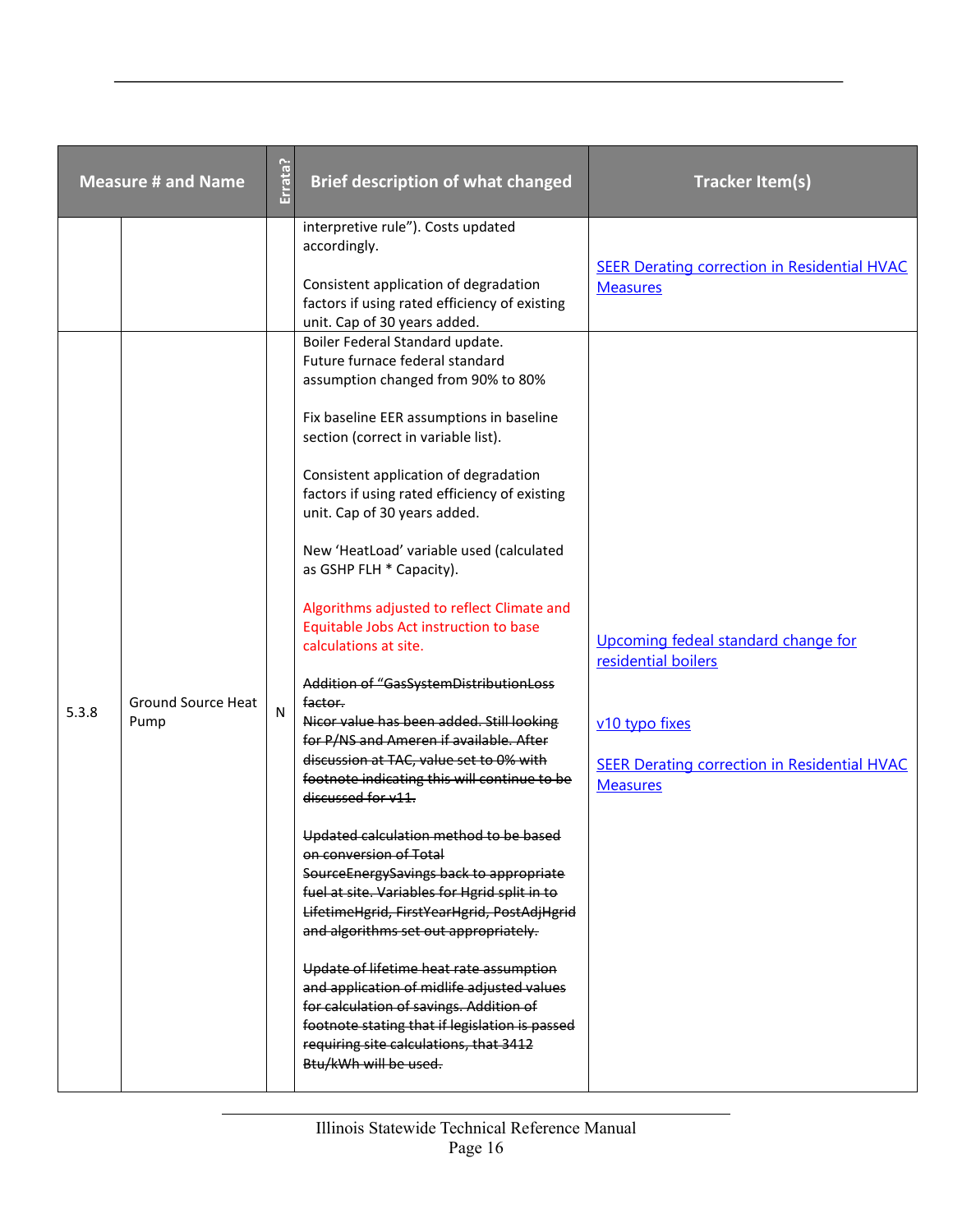|        | <b>Measure # and Name</b>     | Errata? | <b>Brief description of what changed</b>                                                                                                                                                                                                                                                                                                                                                                                                                                                                                                                                                                                                                                                                                                                                                                                                                                                                                                                                                                                                                                                                                             | <b>Tracker Item(s)</b>                                                                                                                                                                           |
|--------|-------------------------------|---------|--------------------------------------------------------------------------------------------------------------------------------------------------------------------------------------------------------------------------------------------------------------------------------------------------------------------------------------------------------------------------------------------------------------------------------------------------------------------------------------------------------------------------------------------------------------------------------------------------------------------------------------------------------------------------------------------------------------------------------------------------------------------------------------------------------------------------------------------------------------------------------------------------------------------------------------------------------------------------------------------------------------------------------------------------------------------------------------------------------------------------------------|--------------------------------------------------------------------------------------------------------------------------------------------------------------------------------------------------|
|        |                               |         | Proposal to calculate savings when electric<br>and gas utility is supporting measure based<br>on % of incentive provided. Note added<br>that alternative methodologies can be used<br>if total MMBtu is same.                                                                                                                                                                                                                                                                                                                                                                                                                                                                                                                                                                                                                                                                                                                                                                                                                                                                                                                        |                                                                                                                                                                                                  |
| 5.3.11 | Programmable<br>Thermostats   | N       | Update to Unknown %Electric Heat to be<br>consistent with Advanced Thermostat<br>measure.                                                                                                                                                                                                                                                                                                                                                                                                                                                                                                                                                                                                                                                                                                                                                                                                                                                                                                                                                                                                                                            | N/A                                                                                                                                                                                              |
| 5.3.12 | <b>Ductless Heat</b><br>Pumps | N       | Additional clarity to definition of DMSHP<br>provided<br>Added clarification on what constitutes<br>'supplemental or limited zonal' (defined as<br>single zone) and 'whole house' (defined as<br>multi zone).<br>Boiler Federal Standard update.<br>Future furnace federal standard<br>assumption changed from 90% to 80%<br>Consistent application of degradation<br>factors if using rated efficiency of existing<br>unit. Cap of 30 years added.<br>New 'HeatLoad' variable used (calculated<br>as DMSHP FLH * Capacity).<br>Algorithms adjusted to reflect Climate and<br>Equitable Jobs Act instruction to base<br>calculations at site.<br>Addition of "GasSystemDistributionLoss<br>factor.<br>Nicor value has been added. Still looking<br>for P/NS and Ameren if available. After<br>discussion at TAC, value set to 0% with<br>footnote indicating this will continue to be<br>discussed for v11.<br>Updated calculation method to be based<br>on conversion of Total<br>SourceEnergySavings back to appropriate<br>fuel at site.<br>Update of lifetime heat rate assumption<br>and application of midlife adjusted values | <b>Heat Pump Description</b><br>Definition request - DHP<br>Upcoming fedeal standard change for<br>residential boilers<br><b>SEER Derating correction in Residential HVAC</b><br><b>Measures</b> |
|        |                               |         | for calculation of savings. Addition of                                                                                                                                                                                                                                                                                                                                                                                                                                                                                                                                                                                                                                                                                                                                                                                                                                                                                                                                                                                                                                                                                              |                                                                                                                                                                                                  |

Illinois Statewide Technical Reference Manual Page 17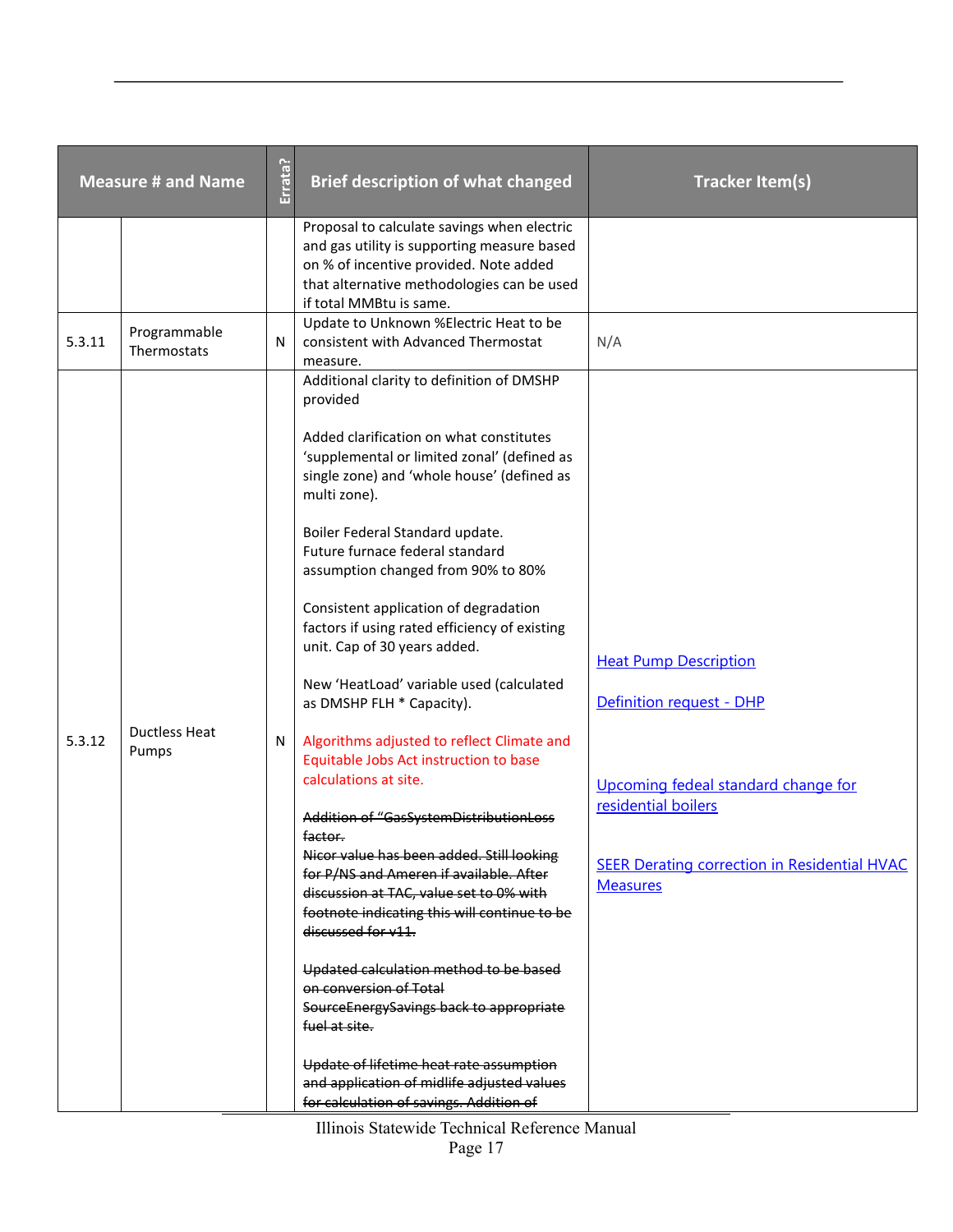|        | <b>Measure # and Name</b>                                        | Errata? | <b>Brief description of what changed</b>                                                                                                                                                                                                                                                                                                                                                                                 | <b>Tracker Item(s)</b>                                                                                                               |
|--------|------------------------------------------------------------------|---------|--------------------------------------------------------------------------------------------------------------------------------------------------------------------------------------------------------------------------------------------------------------------------------------------------------------------------------------------------------------------------------------------------------------------------|--------------------------------------------------------------------------------------------------------------------------------------|
|        |                                                                  |         | footnote stating that if legislation is passed<br>requiring site calculations, that 3412<br>Btu/kWh will be used. Variables for Hgrid<br>split in to LifetimeHgrid, FirstYearHgrid,<br>PostAdjHgrid and algorithms set out<br>appropriately.                                                                                                                                                                             |                                                                                                                                      |
|        |                                                                  |         | Proposal to calculate savings when electric<br>and gas utility is supporting measure based<br>on % of incentive provided. Note added<br>that alternative methodologies can be used<br>if total MMBtu is same.                                                                                                                                                                                                            |                                                                                                                                      |
|        |                                                                  |         | Added default early replacement rate<br>assumption based on ComEd program data.                                                                                                                                                                                                                                                                                                                                          |                                                                                                                                      |
| 5.3.16 | Advanced<br>Thermostats                                          | Y       | The heating % savings are reduced slightly<br>to apply a 90% ISR to the additional<br>Thermostat Optimization savings (the base<br>heating % savings already incorporate<br>inherent in service rate impacts).<br>The ISR derived during the cooling savings<br>analysis should therefore not be applied to<br>the heating savings, so the ISR is now<br>separated for heating (100%) and cooling<br>(90%) calculations. | N/A                                                                                                                                  |
|        |                                                                  | N       | Consistent application of degradation<br>factors if using rated efficiency of existing<br>unit. Cap of 30 years added.                                                                                                                                                                                                                                                                                                   | <b>SEER Derating correction in Residential HVAC</b><br><b>Measures</b>                                                               |
| 5.3.17 | Gas High Efficiency<br><b>Combination Boiler</b>                 | N       | Federal Standard update.<br>Consistent application of degradation<br>factors if using rated efficiency of existing<br>unit. Cap of 30 years added.<br>Update to supply water temperature<br>assumption.                                                                                                                                                                                                                  | Upcoming fedeal standard change for<br>residential boilers<br><b>SEER Derating correction in Residential HVAC</b><br><b>Measures</b> |
| 5.3.20 | <b>Residential Energy</b><br><b>Recovery Ventilator</b><br>(ERV) | N       | New measure<br>Following TAC discussion, a second draft of<br>this measure is being developed and will be<br>circulated as soon as we receive it.<br>2 <sup>nd</sup> draft was provided with multiple<br>changes. Based on review, fixed error in<br><b>ERV Electric Cooling Savings algorithm</b><br>which was using both heating and cooling<br>efficiency component. Defaults for                                     | Residential Energy Recovery Ventilator (ERV)                                                                                         |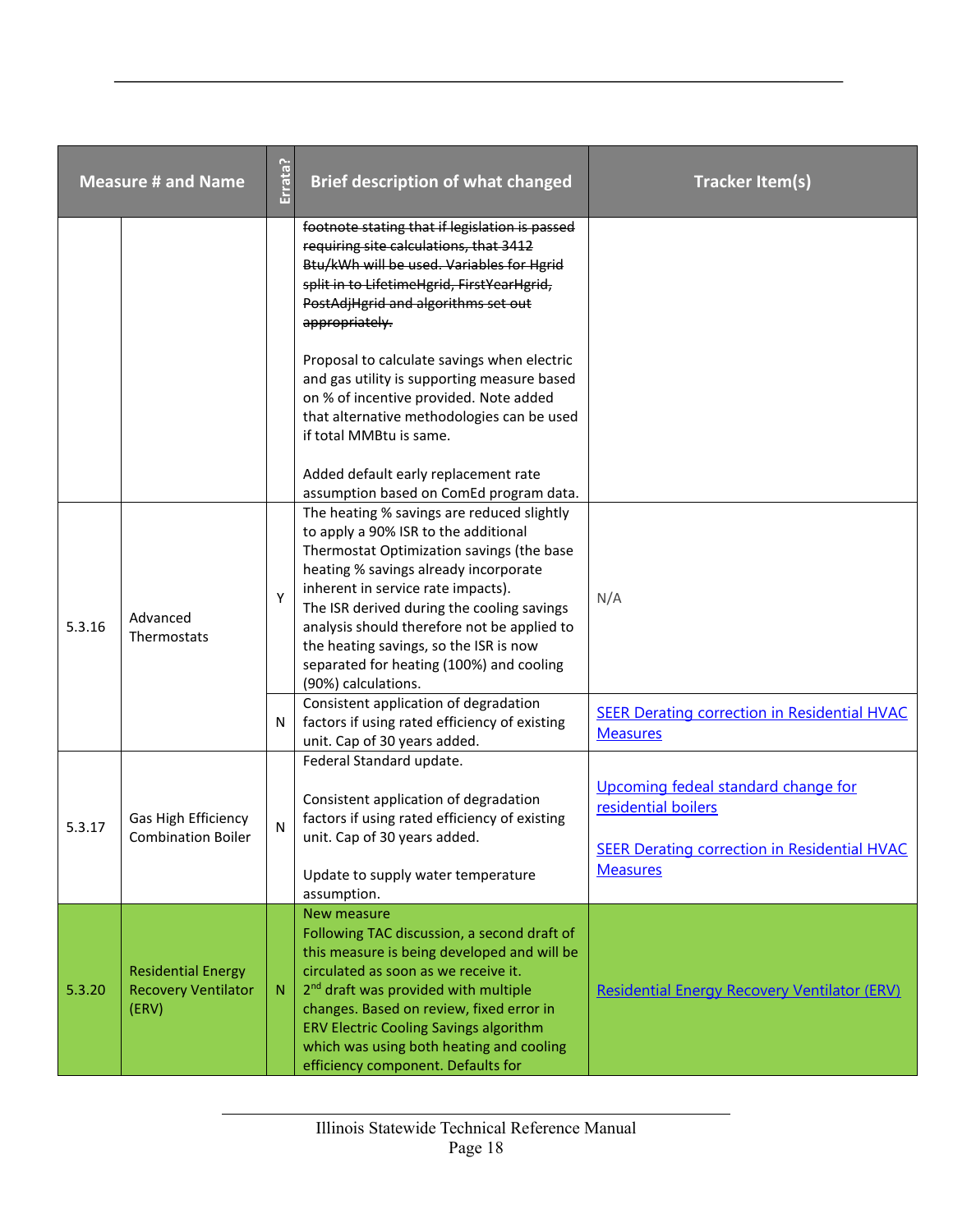|       | <b>Measure # and Name</b>                       | Errata? | <b>Brief description of what changed</b>                                                                                                                                                                                                                                                                                                                                                                                                                                                                                                                                                                                                                                                                                                                                                                                                                                                                                                                                                                               | <b>Tracker Item(s)</b>                                                                                                                                                                                                   |
|-------|-------------------------------------------------|---------|------------------------------------------------------------------------------------------------------------------------------------------------------------------------------------------------------------------------------------------------------------------------------------------------------------------------------------------------------------------------------------------------------------------------------------------------------------------------------------------------------------------------------------------------------------------------------------------------------------------------------------------------------------------------------------------------------------------------------------------------------------------------------------------------------------------------------------------------------------------------------------------------------------------------------------------------------------------------------------------------------------------------|--------------------------------------------------------------------------------------------------------------------------------------------------------------------------------------------------------------------------|
|       |                                                 |         | efficiency ratings and cfm for single, multi<br>and unknown applications.<br>Updates to ERV default value tables.                                                                                                                                                                                                                                                                                                                                                                                                                                                                                                                                                                                                                                                                                                                                                                                                                                                                                                      |                                                                                                                                                                                                                          |
| 5.4.1 | Domestic Hot<br><b>Water Pipe</b><br>Insulation | N       | Update to formula, removing the different<br>circumference for pre and post insulation,<br>and calculating effective length since 3E<br>Plus tool indicates savings is higher for<br>horizontal pipe than vertical.<br>New default values for uninsulated pipe.<br>Additional unknowns for each size pipe<br>insulation provided. 1/2" and 3/4" were<br>switched - now corrected.<br>Deemed savings for common<br>configurations provided.<br>New ISR for Virtual Assessment / self<br>install.<br>Clarification added that ISR is specific only<br>for self install after virtual assessment.<br>Minor clarifications added.<br>Footnote added stating: "Where possible it<br>should be ensured that the R-value of the<br>insulation is at the appropriate mean rating<br>temperature (125F)."<br>Measure cost updated to be based on<br>average of ranges provided.<br>Example calculation updated.<br>Added language that if hot water<br>recirculating pump used, measure is viable<br>for entire hot water loop. | Pipe Insulation: Revise savings calculation to<br>account for pre/post Delta T. Use O.D. for<br>pipe sizes. Update R exist. Update measure<br>costs.<br>Virtual-Assessment with Self-Installation<br><b>Measure ISRs</b> |
| 5.4.2 | Gas Water Heater                                | N       | Update to ENERGY STAR specifications. No<br>impact on savings.<br>Update to supply water temperature<br>assumption.                                                                                                                                                                                                                                                                                                                                                                                                                                                                                                                                                                                                                                                                                                                                                                                                                                                                                                    | <b>Residential Water Heaters - New ESTAR</b><br><b>Specifications</b>                                                                                                                                                    |
| 5.4.3 | Heat Pump Water<br>Heaters                      | N       | Future furnace federal standard<br>assumption changed from 90% to 80%<br>New default for UEFbase for <55 gallons.<br>Update to incoming water temperature.<br>Addition of reduced dehumidifier savings.<br>% waste heat assumed to be reheated<br>assumption changed from 49% to 5%.                                                                                                                                                                                                                                                                                                                                                                                                                                                                                                                                                                                                                                                                                                                                   | N/A<br><b>HPWHs: Account for latent heat transfer in</b><br>heating penalties. Interactive<br>dehumidification savings. Update incoming<br>water temperature. Update LF for unknown<br>location.                         |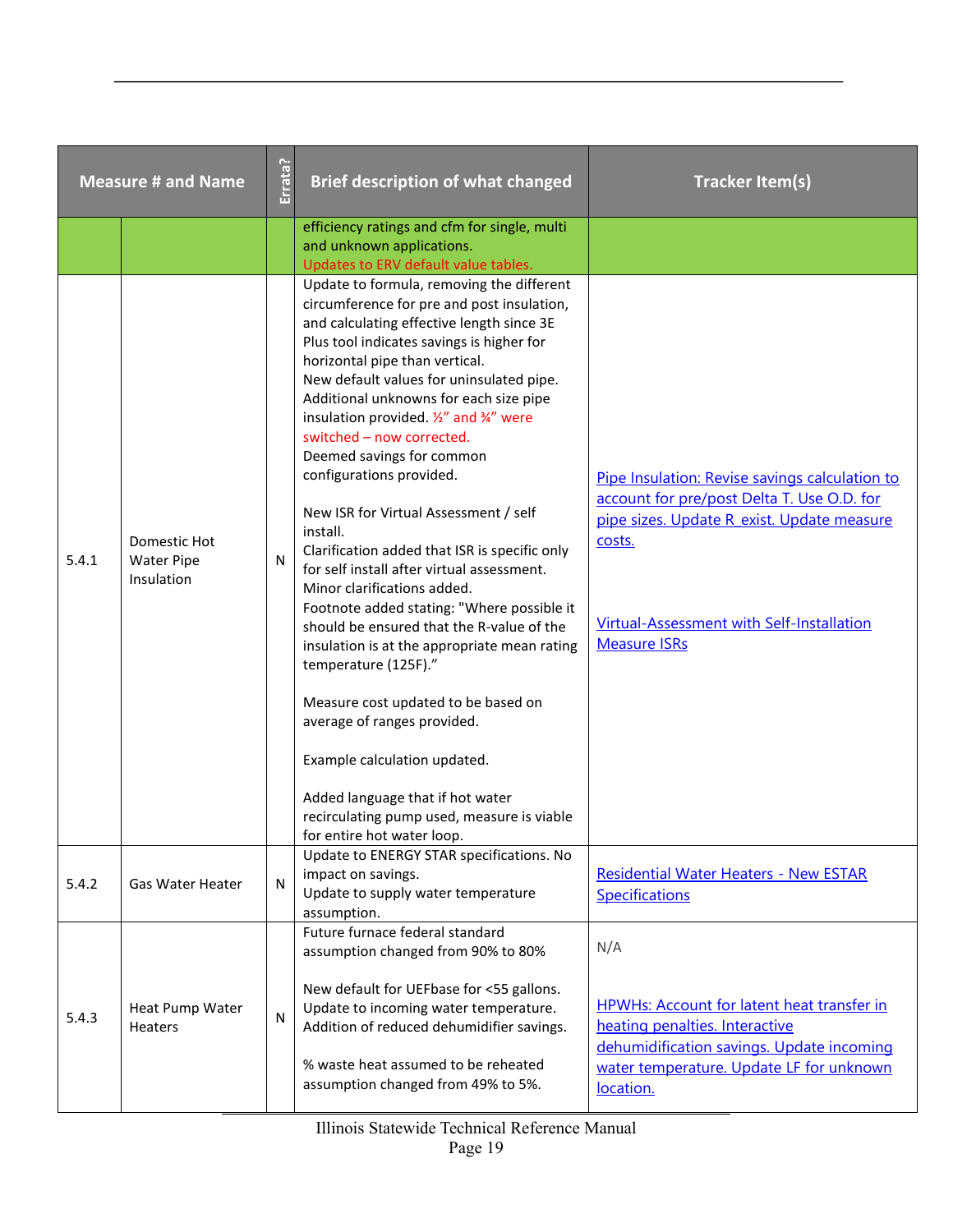| <b>Measure # and Name</b> |                                                   | Errata? | <b>Brief description of what changed</b>                                                                                                                                                                                                                                                                                                                                                                                                                                                        | <b>Tracker Item(s)</b>                                                                      |
|---------------------------|---------------------------------------------------|---------|-------------------------------------------------------------------------------------------------------------------------------------------------------------------------------------------------------------------------------------------------------------------------------------------------------------------------------------------------------------------------------------------------------------------------------------------------------------------------------------------------|---------------------------------------------------------------------------------------------|
|                           |                                                   |         | %Gas and %Elec heated buildings added.<br>Nicor assumptions adjusted to be equal<br>North Shore rather than ComEd.                                                                                                                                                                                                                                                                                                                                                                              |                                                                                             |
| 5.4.4                     | Low Flow Faucet<br>Aerators                       | N       | Addition of virtual assessment / self install<br>In Service Rate assumptions.<br>Clarification added that ISR is specific only<br>for self install after virtual assessment.<br>Kit measure ISR assumptions added.<br>Update to supply water temperature<br>assumption.<br>Language on freerider rate being zero<br>moved and clarified to be only where the<br>default values are used.<br>Example kWh calcs typo fixed.<br>Removal of Cook County distinction for<br>secondary water savings. | Virtual-Assessment with Self-Installation<br><b>Measure ISRs</b><br><b>Kit Measure ISRs</b> |
| 5.4.5                     | Low Flow Faucet<br>Showerheads                    | N       | Addition of virtual assessment / self install<br>In Service Rate assumptions.<br>Clarification added that ISR is specific only<br>for self install after virtual assessment.<br>Kit measure ISR assumptions added.<br>Update to supply water temperature<br>assumption.<br>Language on freerider rate being zero<br>moved and clarified to be only where the<br>default values are used.<br>Removal of Cook County distinction for<br>secondary water savings.                                  | Virtual-Assessment with Self-Installation<br><b>Measure ISRs</b><br><b>Kit Measure ISRs</b> |
| 5.4.7                     | Water Heater Wrap                                 | N       | Reliability Review.<br>As per pipe insulation measure agreement,<br>pre and post insulation surface area<br>assumptions are removed and just pre is<br>applied, leaving just the R-value changing<br>between pre and post.                                                                                                                                                                                                                                                                      | N/A                                                                                         |
| 5.4.8                     | Thermostatic<br><b>Restrictor Shower</b><br>Valve | N       | Update to supply water temperature<br>assumption.<br>Removal of Cook County distinction for<br>secondary water savings.                                                                                                                                                                                                                                                                                                                                                                         | N/A                                                                                         |
| 5.4.9                     | <b>Shower Timer</b>                               | N       | Removal of Cook County distinction for<br>secondary water savings.<br>Update to supply water temperature<br>assumption.                                                                                                                                                                                                                                                                                                                                                                         | N/A                                                                                         |
| 5.4.10                    | Pool Covers                                       | N       | Reliability Review.<br>No changes recommended.                                                                                                                                                                                                                                                                                                                                                                                                                                                  | N/A                                                                                         |
| 2.4.11                    | <b>Drain Water Heat</b><br>Recovery               | N       | Update to supply water temperature<br>assumption.                                                                                                                                                                                                                                                                                                                                                                                                                                               | N/A                                                                                         |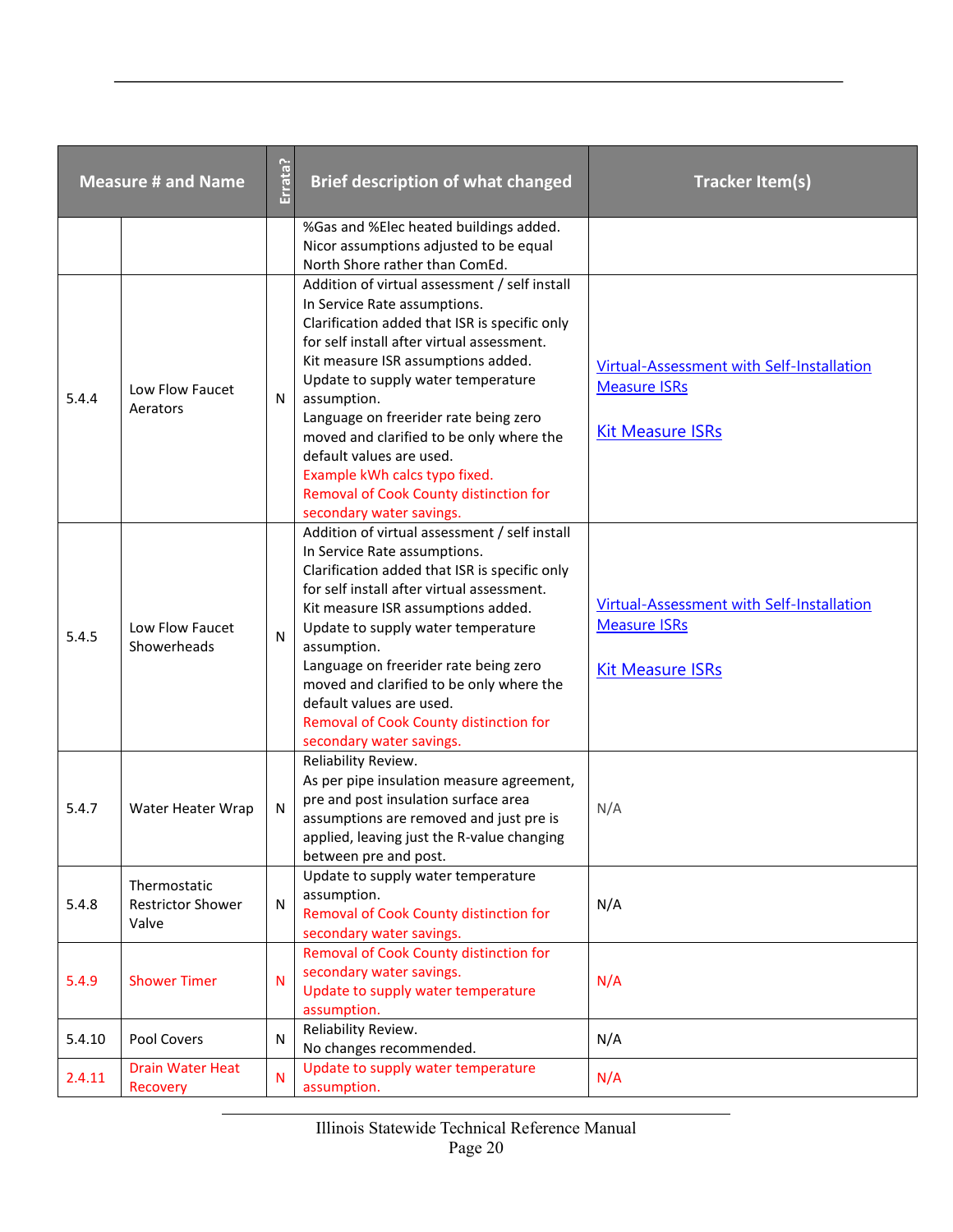|        | <b>Measure # and Name</b>                | Errata?      | <b>Brief description of what changed</b>                                                                                                                                                                                                      | <b>Tracker Item(s)</b>                                                                              |
|--------|------------------------------------------|--------------|-----------------------------------------------------------------------------------------------------------------------------------------------------------------------------------------------------------------------------------------------|-----------------------------------------------------------------------------------------------------|
| 5.5.6  | <b>LED Specialty Lamps</b>               | N            | Updates to wattage assumptions.<br>Fix to typos in the directional lamp delta<br>watts table.<br>Updates to mid-life adjustment and O&M<br>assumptions based on moving one year<br>along the forecast.                                        | <b>Update LED Lamp Wattages</b><br><b>Review lighting forecast</b>                                  |
|        |                                          |              | Addition of virtual assessment / self install<br>In Service Rate assumptions.<br>Clarification added that ISR is specific only<br>for self install after virtual assessment.<br>2 <sup>nd</sup> and 3 <sup>rd</sup> year installs calculated. | Virtual-Assessment with Self-Installation<br><b>Measure ISRs</b>                                    |
|        | <b>LED Screw Based</b>                   |              | Updates to wattage assumptions<br>Updates to mid-life adjustment and O&M<br>assumptions based on moving one year<br>along the forecast.                                                                                                       | <b>Update LED Lamp Wattages</b>                                                                     |
|        | 5.5.8<br>Omnidirectional<br><b>Bulbs</b> | N            | Addition of virtual assessment / self install<br>In Service Rate assumptions.<br>Clarification added that ISR is specific only<br>for self install after virtual assessment.<br>2 <sup>nd</sup> and 3 <sup>rd</sup> year installs calculated. | <b>Review lighting forecast</b><br>Virtual-Assessment with Self-Installation<br><b>Measure ISRs</b> |
| 5.5.9  | <b>LED Fixtures</b>                      | N            | Updates to wattage assumptions<br>Updates to mid-life adjustment and O&M<br>assumptions based on moving one year<br>along the forecast.                                                                                                       | <b>Update LED Lamp Wattages</b><br><b>Review lighting forecast</b>                                  |
| 5.5.10 | <b>LED Nightlights</b>                   | $\mathsf{N}$ | Reliability Review.<br>No changes recommended.                                                                                                                                                                                                | N/A                                                                                                 |
|        |                                          | Υ            | Removal of IENetCorrection multiplier from<br>∆kWh_heatingGas algorithm since this has<br>already been applied in the ATherms<br>algorithm.                                                                                                   | <b>Correction: Air Sealing &amp; Ceiling Insulation</b>                                             |
| 5.6.1  | <b>Air Sealing</b>                       | N            | Consistent application of degradation<br>factors if using rated efficiency of existing<br>unit. Cap of 30 years added.                                                                                                                        | <b>SEER Derating correction in Residential HVAC</b><br><b>Measures</b>                              |
|        |                                          |              | Distribution efficiency default provided.<br>Future furnace federal standard                                                                                                                                                                  | <b>Distribution System Efficiency Default Value</b><br>N/A                                          |
|        |                                          |              | assumption changed from 90% to 80%<br>Boiler Federal Standard update.                                                                                                                                                                         | Upcoming fedeal standard change for<br>residential boilers                                          |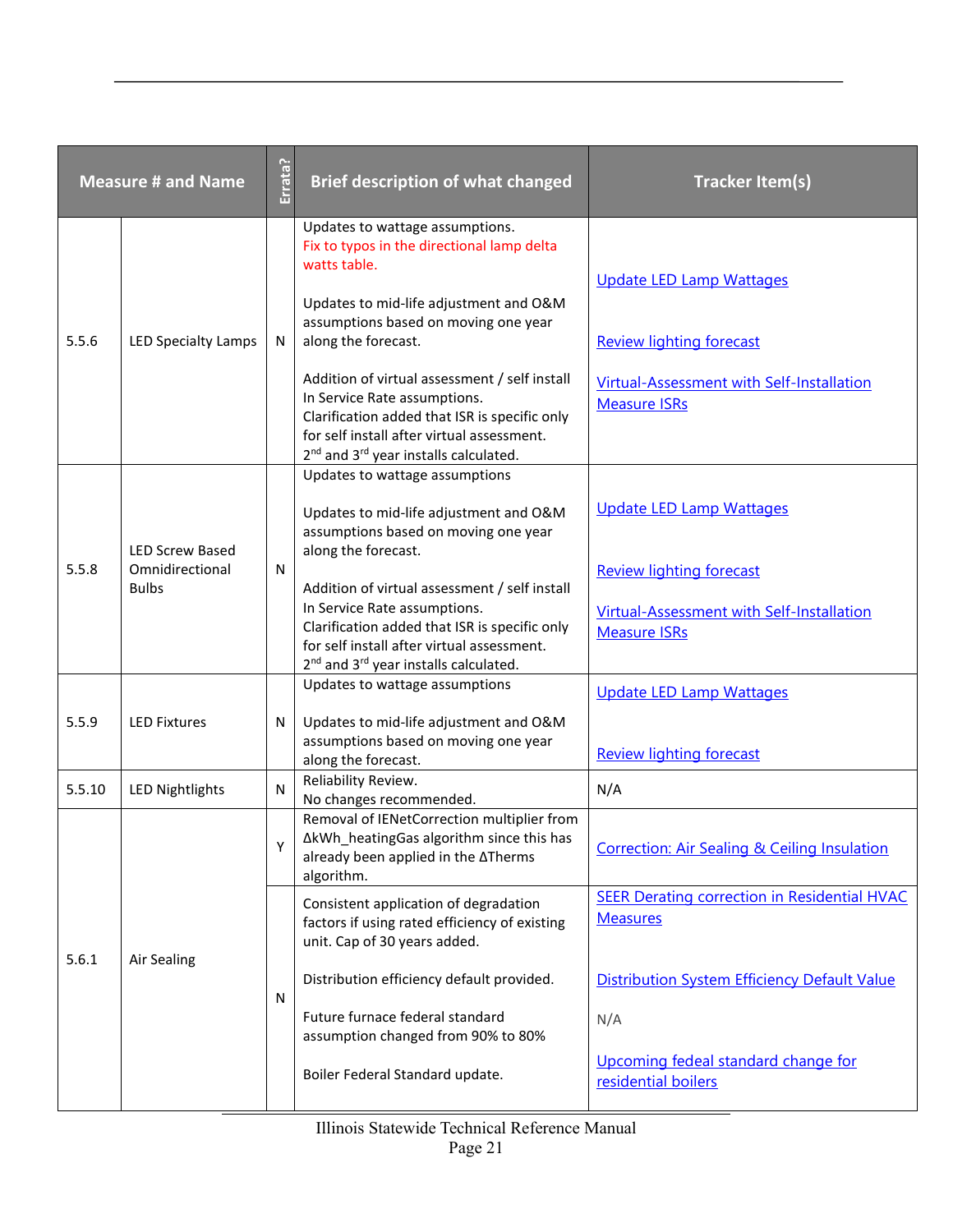| <b>Measure # and Name</b> |                                             | Errata?      | <b>Brief description of what changed</b>                                                                                                                                                                                                     | <b>Tracker Item(s)</b>                                                                                                           |
|---------------------------|---------------------------------------------|--------------|----------------------------------------------------------------------------------------------------------------------------------------------------------------------------------------------------------------------------------------------|----------------------------------------------------------------------------------------------------------------------------------|
|                           |                                             |              | Update to electric v gas heat assumption.<br>Nicor assumptions adjusted to be equal<br>North Shore rather than ComEd.<br>Addition of prescriptive cooling savings.                                                                           | N/A<br><b>Add Electric Cooling Savings to Prescriptive</b><br><b>Methodology Air Sealing Measures</b><br><b>Kit Measure ISRs</b> |
|                           |                                             |              | Kit measure ISR assumptions added. Other<br>item ISR provided for distributed self install<br>kits.<br>Second ISR table in gas section removed.                                                                                              |                                                                                                                                  |
| 5.6.2                     | <b>Basement Sidewall</b><br>Insulation      | ${\sf N}$    | Consistent application of degradation<br>factors if using rated efficiency of existing                                                                                                                                                       |                                                                                                                                  |
| 5.6.3                     | <b>Floor Insulation</b><br>Above Crawlspace | $\mathsf{N}$ | unit. Cap of 30 years added.                                                                                                                                                                                                                 | <b>SEER Derating correction in Residential HVAC</b>                                                                              |
|                           |                                             |              | Distribution efficiency default provided.<br>Future furnace federal standard<br>assumption changed from 90% to 80%                                                                                                                           | <b>Measures</b><br>Distribution System Efficiency Default Value<br>Upcoming fedeal standard change for                           |
| 5.6.4                     | Wall Insulation                             | N            | Boiler Federal Standard update.<br>%Gas and %Elec heated buildings added.<br>Nicor assumptions adjusted to be equal<br>North Shore rather than ComEd.                                                                                        | residential boilers                                                                                                              |
|                           |                                             | Υ            | Removal of IENetCorrection multiplier from<br>∆kWh_heatingGas algorithm since this has<br>already been applied in the ATherms<br>algorithm.                                                                                                  | <b>Correction: Air Sealing &amp; Ceiling Insulation</b>                                                                          |
| 5.6.5                     | Ceiling/Attic<br>Insulation                 | $\mathsf{N}$ | Consistent application of degradation<br>factors if using rated efficiency of existing<br>unit. Cap of 30 years added.<br>Distribution efficiency default provided.<br>Future furnace federal standard<br>assumption changed from 90% to 80% | <b>SEER Derating correction in Residential HVAC</b><br><b>Measures</b><br>Distribution System Efficiency Default Value           |
|                           |                                             |              | Boiler Federal Standard update.<br>%Gas and %Elec heated buildings added.<br>Nicor assumptions adjusted to be equal<br>North Shore rather than ComEd.                                                                                        | Upcoming fedeal standard change for<br>residential boilers                                                                       |
| 5.6.6                     | Rim/Band Joist<br>Insulation                | $\mathsf{N}$ | Consistent application of degradation<br>factors if using rated efficiency of existing<br>unit. Cap of 30 years added.                                                                                                                       | <b>SEER Derating correction in Residential HVAC</b><br><b>Measures</b><br><b>Distribution System Efficiency Default Value</b>    |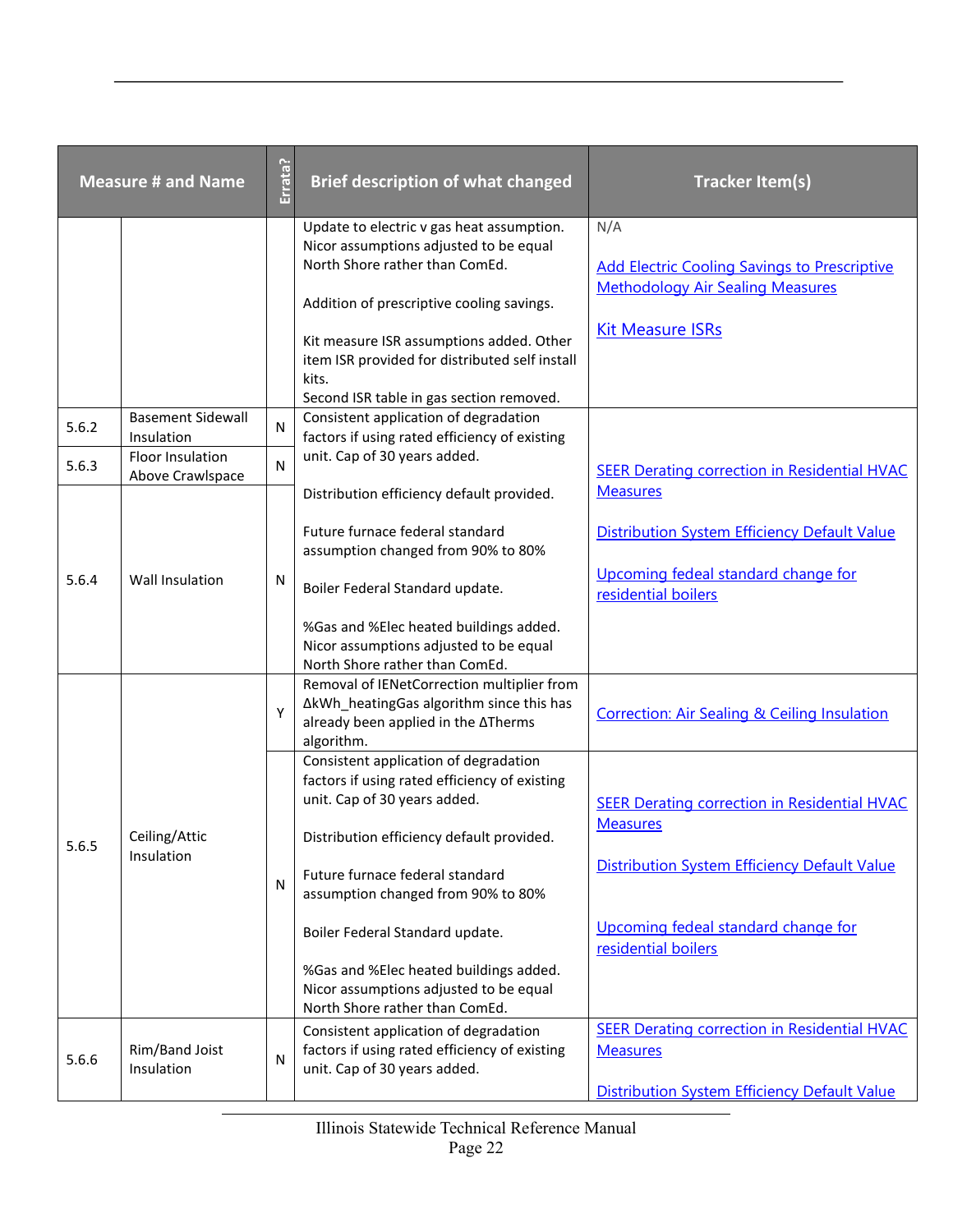| <b>Measure # and Name</b> |                                                                         | Errata?      | <b>Brief description of what changed</b>                                                                                                                                                                                                                                                                                                                                                                         | <b>Tracker Item(s)</b>                                                                                                              |
|---------------------------|-------------------------------------------------------------------------|--------------|------------------------------------------------------------------------------------------------------------------------------------------------------------------------------------------------------------------------------------------------------------------------------------------------------------------------------------------------------------------------------------------------------------------|-------------------------------------------------------------------------------------------------------------------------------------|
|                           |                                                                         |              | Distribution efficiency default provided.                                                                                                                                                                                                                                                                                                                                                                        |                                                                                                                                     |
|                           |                                                                         |              | Future furnace federal standard<br>assumption changed from 90% to 80%                                                                                                                                                                                                                                                                                                                                            | Upcoming fedeal standard change for<br>residential boilers                                                                          |
|                           |                                                                         |              | Boiler Federal Standard update.                                                                                                                                                                                                                                                                                                                                                                                  |                                                                                                                                     |
|                           |                                                                         |              | %Gas and %Elec heated buildings added.<br>Nicor assumptions adjusted to be equal<br>North Shore rather than ComEd.                                                                                                                                                                                                                                                                                               |                                                                                                                                     |
| 5.6.8                     | <b>Triple Pane and</b><br><b>Thin Triple</b><br><b>Windows</b>          | N            | New measure<br>Minor clarifications and footnotes added.                                                                                                                                                                                                                                                                                                                                                         | <b>Thin Triple Windows - New Measure</b>                                                                                            |
| 5.7.1                     | High Efficiency Pool<br>Pumps                                           | ${\sf N}$    | Updates to Federal Standard and ENERGY<br>STAR specifications.<br>New methodology (consistent with most<br>recent ENERGY STAR Calculator) applied.                                                                                                                                                                                                                                                               | Residential Pool Pumps - New Codes and<br><b>Standards</b>                                                                          |
|                           |                                                                         |              | Addition of CEE Tier pumps.<br>Minor clarifications added.                                                                                                                                                                                                                                                                                                                                                       | <b>CEE-rated Pool Pumps</b>                                                                                                         |
| 5.7.2                     | <b>Low Flow Toilets</b>                                                 | N            | Removal of Cook County distinction for<br>secondary water savings                                                                                                                                                                                                                                                                                                                                                | N/A                                                                                                                                 |
|                           |                                                                         |              | <b>Volume 4 - Cross-Cutting Measures and Attachments</b>                                                                                                                                                                                                                                                                                                                                                         |                                                                                                                                     |
| 6.2.1                     | Voltage<br>Optimization                                                 | ${\sf N}$    | Footnote added to clarify how to handle<br>feeders with no-load in a given year.                                                                                                                                                                                                                                                                                                                                 | <b>VO Future Feeders</b>                                                                                                            |
| Attach<br>ment A          | <b>Illinois Statewide</b><br>Net-to-Gross<br>Methodologies              | $\mathsf{N}$ | Added footnote clarifying treatment of<br><b>Building Operator Certification.</b><br>Updated Table 3-1 to reflect current utility<br>programs.<br>Updated Table 4-1 to reflect current utility<br>programs.                                                                                                                                                                                                      | N/A                                                                                                                                 |
| Attach<br>ment B          | <b>Effective Useful Life</b><br>for Custom<br><b>Measure Guidelines</b> | ${\sf N}$    | Updates to introductory text.<br>Update to apply attachment B EUL values<br>prospectively rather than retroactively.<br>New EULs for Commercial Behavioral and<br>Operations and Maintenance Programs,<br>Retro commissioning, Virtual<br>Commissioning, Strategic Energy<br>Management and Custom measures.<br>Measures that are now in the TRM<br>removed from custom table. 3 additional<br>measures removed. | <b>Timing of Custom EULs</b><br><b>Attachment B Expand Custom Gas Process</b><br><b>EULs</b><br>Correct the RCx EUL in Attachment B |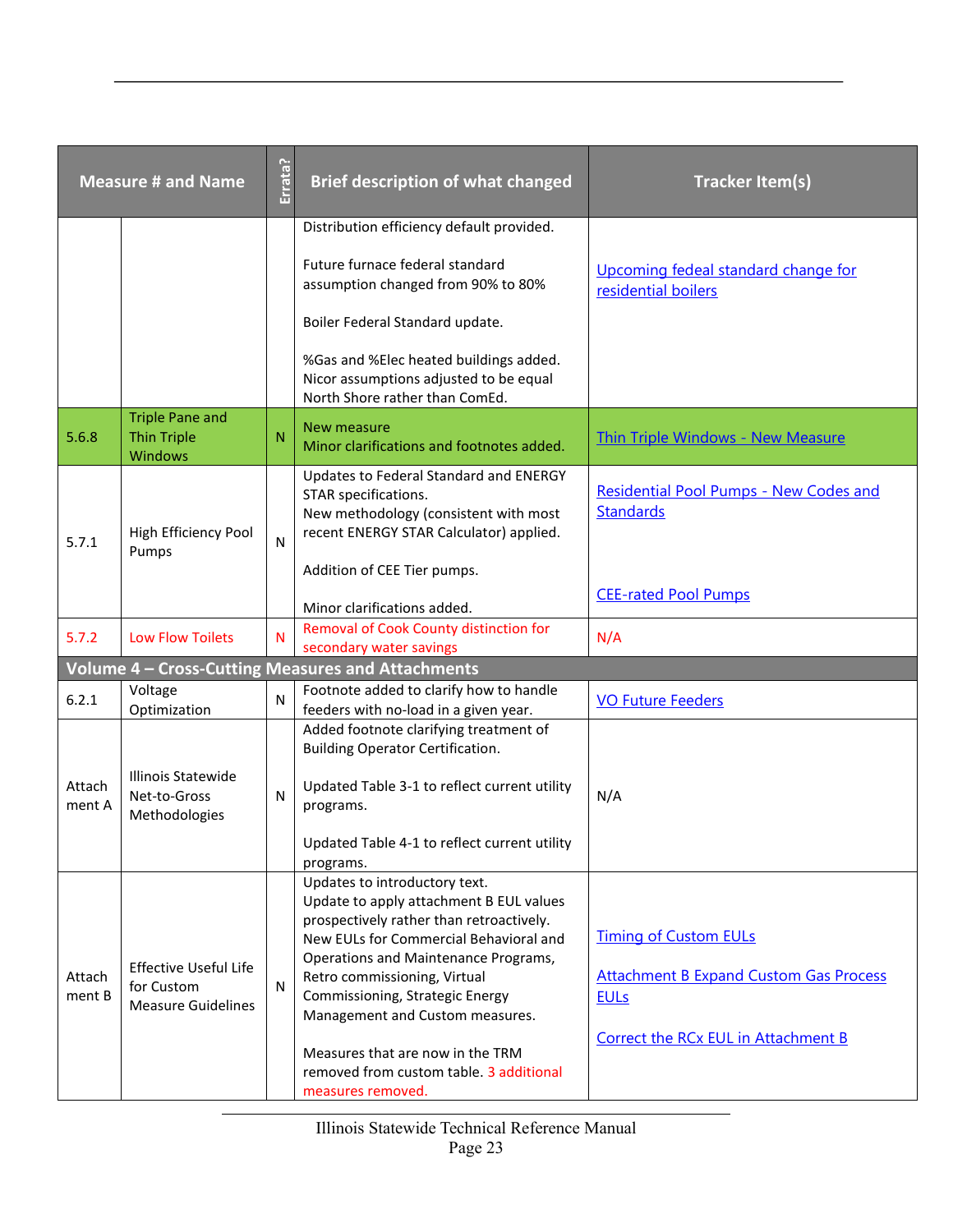| <b>Measure # and Name</b> |  | $\frac{1}{16}$ | Brief description of what changed                          | Tracker Item(s) |
|---------------------------|--|----------------|------------------------------------------------------------|-----------------|
|                           |  |                | Language on prospective application of<br>changes updated. |                 |

The following table provides a list of those tracker items still pending with progress made to date and those requests that have not resulted in a change.

| <b>Tracker Items:</b>               | <b>Comments</b>                                                                                                                                                                                                                                                                                                                                                                                                                                                                                                                                                                                                                                                                                                                                                                                                                                                                                                                 |
|-------------------------------------|---------------------------------------------------------------------------------------------------------------------------------------------------------------------------------------------------------------------------------------------------------------------------------------------------------------------------------------------------------------------------------------------------------------------------------------------------------------------------------------------------------------------------------------------------------------------------------------------------------------------------------------------------------------------------------------------------------------------------------------------------------------------------------------------------------------------------------------------------------------------------------------------------------------------------------|
| Confirm 3-lamp T8HO low-bay wattage | VEIC tracked down the original source of this assumption (which came<br>from Efficiency Vermont). The baseline input watts was based on the<br>following common fixture:<br>https://www.bulbsdepot.com/media/pdf/advance/ICN-2S86-v1.pdf                                                                                                                                                                                                                                                                                                                                                                                                                                                                                                                                                                                                                                                                                        |
|                                     | For the 3 lamp, the 1 lamp and 2 lamp fixtures are summed (59+98 =<br>157W). For the 2,6 and 8 it just multiplies the 2 lamp by the appropriate<br>sum.<br>We think this is reasonable to keep as is.                                                                                                                                                                                                                                                                                                                                                                                                                                                                                                                                                                                                                                                                                                                           |
| Review T5 baseline wattage          | Since fluorescent fixtures are now very low quantity if offered at all,<br>and the TRM allows custom entries we propose it is not worth<br>attempting to fix this one baseline entry.                                                                                                                                                                                                                                                                                                                                                                                                                                                                                                                                                                                                                                                                                                                                           |
| <b>Duct Sealing Loss Factors</b>    | This question related to the applicability of SLF and RLF factors when<br>CFM is measured in realtime.<br>VEIC believe that SLF and RLF still need to be evaluated and used in the<br>scenario described (measuring duct leakage in real time). These factors<br>are accounting for the fact that different leaks will have a different<br>impact on energy consumption. The default is that leaks in the supply<br>side ducts are assumed to be lost to the outside (so factor of 1), while<br>return leaks contribute less to energy loss (factor of 0.5). The blower<br>door is evaluating how much air is being leaked, these factors account<br>for where they are and their relative impact on heat loss. We follow the<br>approach from the Energy Conservatory Duct Blaster Manual which has<br>more information (https://energyconservatory.com/wp-<br>content/uploads/2014/07/Duct-Blaster-Manual-Series-B-DG700.pdf) |
| <b>HE CACs and Tstats</b>           | This question relates to the proprietary thermostats with high efficiency<br>CAC equipment and whether they can claim the additional savings from<br>the advanced thermostat characterization or whether the SEER rating<br>takes in to account the presence of the thermostat.<br>VEIC do not believe that the presence of a thermostat would impact the<br>SEER rating. We also do not believe inbuilt thermostats would provide<br>the equivalent savings of the Advanced Thermostats, but if the<br>thermostat provides set back scheduling would provide similar savings<br>as a programmable thermostat. We would therefore suggest claiming<br>savings from programmable thermostat in this case, not the Advanced<br>Thermostat.                                                                                                                                                                                        |